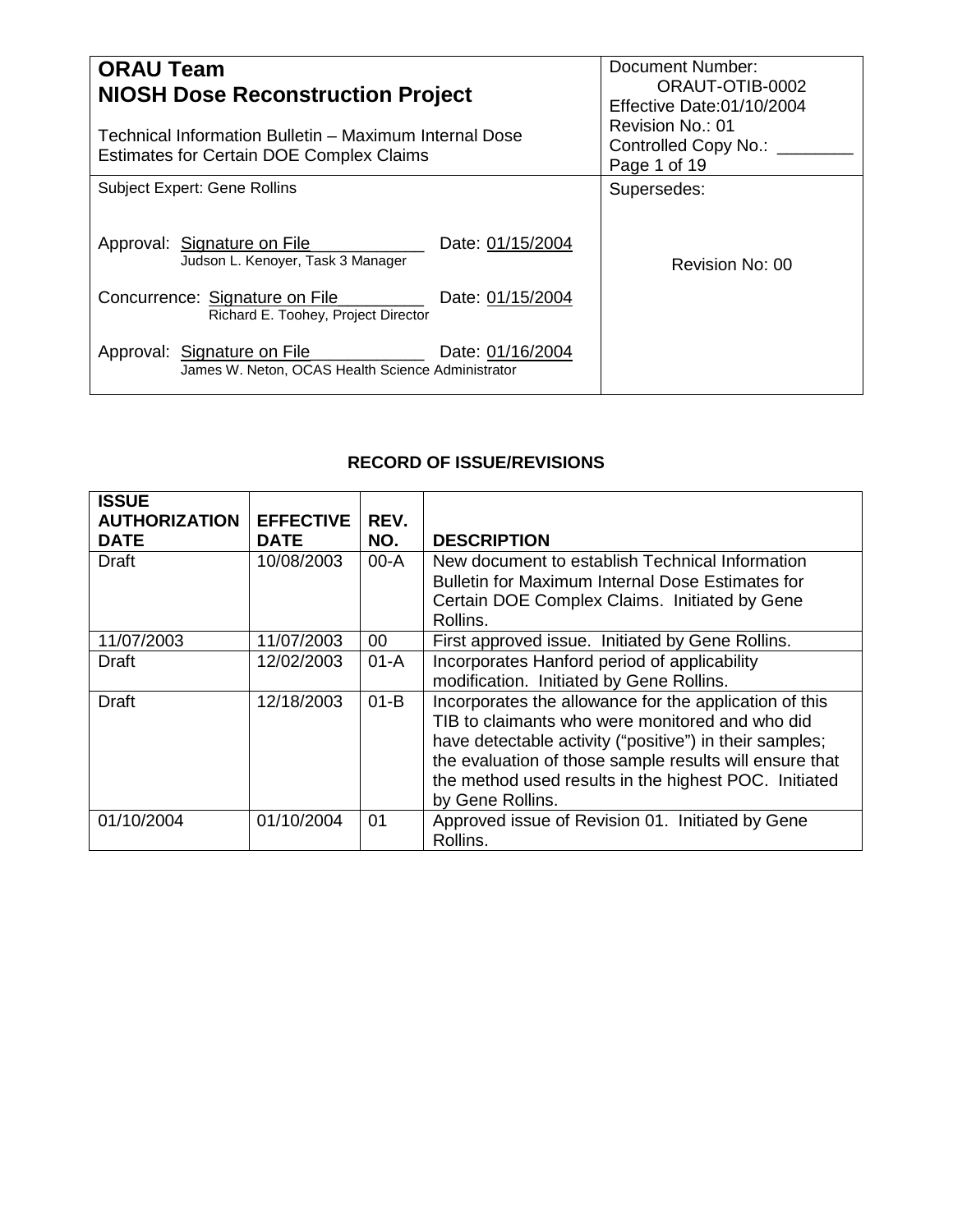# **MAXIMUM INTERNAL DOSE ESTIMATES FOR CERTAIN DOE COMPLEX CLAIMS**

#### **1.0 PURPOSE**

The purpose of this Technical Information Bulletin (TIB) is to provide a method to facilitate timely processing of claims under the Energy Employee Occupational Illness Compensation Program Act (EEOICPA 2000), which involve cancer to an organ with little or no reported internal dose from internally deposited radionuclides that might be associated with work at DOE complex sites.

#### **2.0 BACKGROUND**

Title 42, Part 82 of the Code of Federal Regulations (CFR) dictates the methods to be used for radiation dose reconstruction under the Energy Employees Occupational Illness Compensation Program Act of 2000. Section 82.10(k) summarizes the general philosophy to be adopted:

*"Research and analysis will be determined sufficient if one of the following three conditions is met:*

*(1) From acquired experience, it is evident the estimated cumulative dose is sufficient to qualify the claimant for compensation (i.e., the dose produces a probability of causation of 50% or greater);*

*(2) Dose is determined using worst case assumptions related to radiation exposure and intake, to substitute for further research and analyses;*

*(3) Research and analysis indicated under steps described in paragraphs (f) - (j) of this section have been completed.*

*Worst-case assumptions will be employed under condition 2 to limit further research and analysis only for claims for which it is evident that further research and analysis will not produce a compensable level of radiation dose (a dose producing a probability of causation of 50% or greater), because using worst-case assumptions it can be determined that the employee could not have incurred a compensable level of radiation dose."*

"*Worst-case assumption*" is defined in Section 82.5(r) as:

*"A term used to describe a type of assumption used in certain instances for certain dose reconstruction conducted under this rule [42 CFR 82]. It assigns the highest reasonably possible value, based on reliable science, documented experience, and relevant data to a radiation dose of a covered employee."*

A number of EEOICPA claims have been submitted that can be expedited based on paragraph (2) above. Cases were reviewed to identify those with cancer of an organ that does not concentrate any of the primary radionuclides expected to be found at DOE sites and those with little or no apparent internal dose to that organ.

In accordance with OCAS-IG-002 (Internal Dose Reconstruction Implementation Guideline, Rev. 0, August 2002), internal dose is assigned to employees who were monitored but had no detectable activity ("positive") in their samples and to employees who were not included in a bioassay program, because there is some amount of intake and associated dose that is not detectable by an internal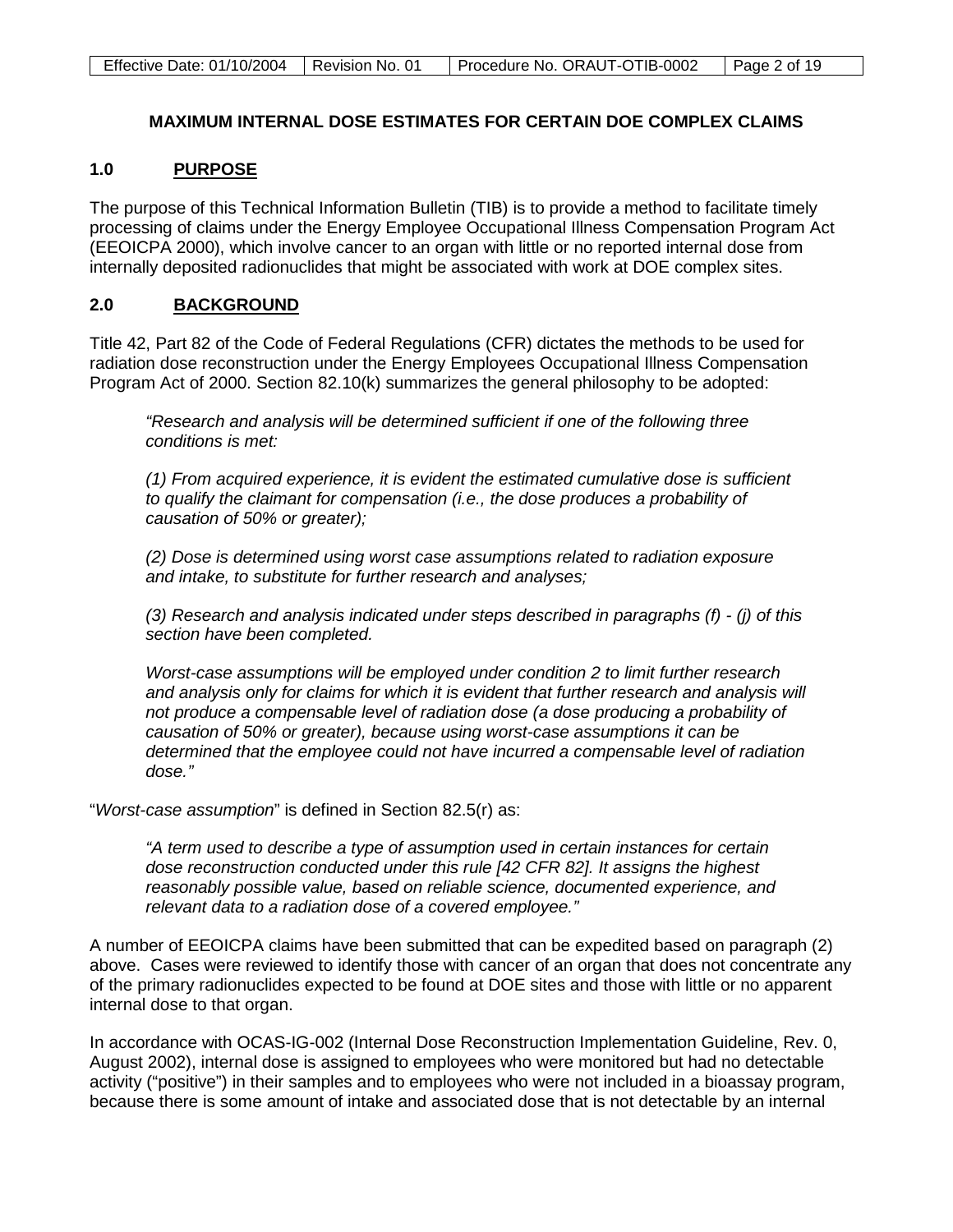| Effective Date: 01/10/2004   Revision No. 01 | Procedure No. ORAUT-OTIB-0002 | $\vert$ Page 3 of 19 |
|----------------------------------------------|-------------------------------|----------------------|

dosimetry program. For employees who were monitored and who do have detectable activity ("positive") in their samples, those sample results will be evaluated to ensure the method described in this TIB results in a greater probability of causation. To expedite the dose reconstructions, cases that met the criteria above will first be evaluated with the method described in this TIB. If the outcome yields a probability of causation >50%, a dose reconstruction using more reasonable assumptions will be performed.

#### **3.0 IMPLAUSIBLE UNDISCOVERED INTAKES**

## **3.1 ASSUMPTIONS**

For claims where it is considered likely that the covered employee had no significant internal radiation exposure, a method to expedite claims has been developed in accordance with 42 CFR 82.10(k)(2). This method assumes the "largest reasonably possible value" of the source term comprised of radionuclides that are/were typically the more significant radionuclides (by either preponderance or by internal dose significance) on a site. For this "worst-case" estimate of internal dose, it is assumed that on the first day of the first year of employment, the covered employee had an acute inhalation intake of each of the radionuclides in the source term, in the amounts listed below.

Based on historical data, it is believed to be highly unlikely that such an intake could have occurred without being detected by workplace monitoring at the time. It is also believed that this is a significant overestimate of internal dose for an unmonitored covered employee or a covered employee with no internal monitoring above detection thresholds.

#### **3.1.1 Additional Assumptions**

Additional assumptions to develop this method are:

- All intakes are inhalations of standard 5 micrometer AMAD, except for I-131, which is assumed to be in vapor form (class SR-1).
- The most soluble form of the radionuclide specified in ICRP 1994a was used to maximize dose to systemic organs, except as noted below; dose to lung is not germane to this exercise.
- Because maximum permissible body burdens were the metric (actually uptake) for so many years, the assumed implausible uptake was based on a percent of the radionuclide-specific Maximum Permissible Body Burden (MPBB) for soluble chemical forms as defined by the National Committee on Radiation Protection (NCRP1959). It was assumed that an intake resulting in 10% of a MPBB would not have likely occurred to an unmonitored worker or would have likely resulted in a readily noticeable bioassay result in a monitored worker, readily noticeable air sample, or other indicators of personnel contamination. In other words, an event providing the possibility of an intake resulting in a body burden exceeding 10% of the MPBB would not have gone unnoticed and there would be some sort of indication in the worker's records. This assumption applies to bona fide DOE sites and national labs with active radiation protection programs, not to Atomic Weapons Employers (AWEs). The current ICRP methodology is used calculate doses from these implausible intakes.
- For type F and M materials the associated derived intake (i.e., intake resulting in a 10% MPBB) was assumed to be 10 and 20 times the 10% MPBB, respectively. The factors of 10 and 20 come from the current ICRP models and the differences between an intake and the activity that is present in the body after the initial clearance of the short-term compartments.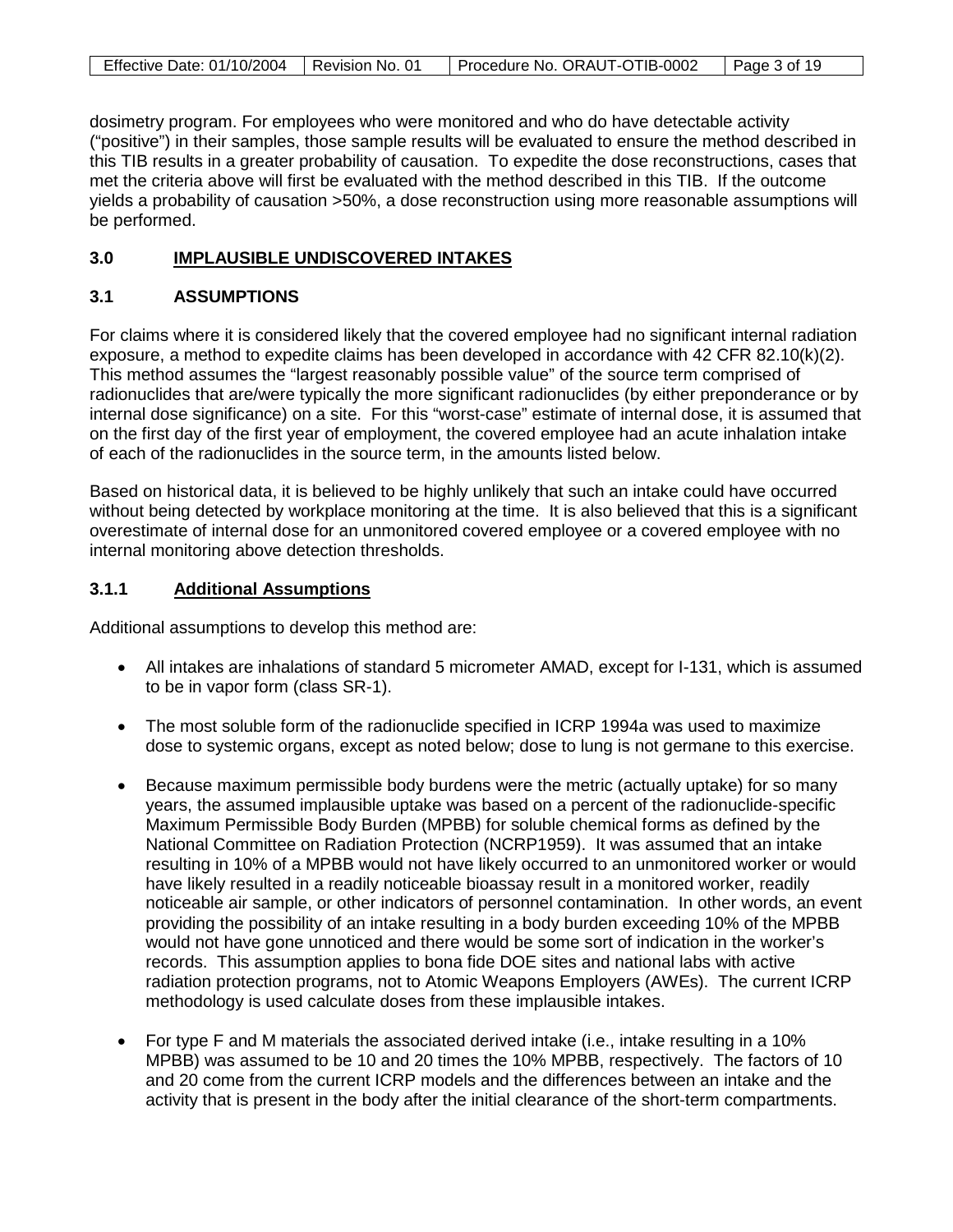| Effective Date: 01/10/2004   Revision No. 01 | Procedure No. ORAUT-OTIB-0002 | Page 4 of 19 |
|----------------------------------------------|-------------------------------|--------------|

These factors are used to relate the historical quantity of control, body burden, which was based on ICRP 2 methods to the present quantity of control, intake, which is based on current ICRP methods. These factors were estimated from tables in the November 2002 issue of Health Physics that give the intake retention fraction for the whole body (without the ET region) as a function of time after acute intake for different elements and inhalation types. Because initial deposition in the lung was usually not considered by the ICRP (1959) to be part of the "body burden," the retention fractions used allowed some time for the rapid clearance components. Examples are listed in Table 3.1.1-1.

|                | Fractional retention in whole body after initial clearance from lung |                          |                          |                     |  |  |
|----------------|----------------------------------------------------------------------|--------------------------|--------------------------|---------------------|--|--|
|                |                                                                      | <b>Inhalation type F</b> | <b>Inhalation type M</b> |                     |  |  |
| <b>Element</b> | 3 days post intake                                                   | 4 days post intake       | 60 days post intake      | 90 days post intake |  |  |
| Strontium      | 0.227                                                                | 0.119                    |                          |                     |  |  |
| Cesium         | 0.449                                                                | 0.440                    |                          |                     |  |  |
| Cerium         |                                                                      |                          | 0.0683                   | 0.0654              |  |  |
| Ruthenium      | 0.251                                                                | 0.227                    | 0.0392                   | 0.0392              |  |  |
| Barium         | 0.147                                                                | 0.104                    |                          |                     |  |  |
| Lanthanum      | 0.307                                                                | 0.291                    | 0.0683                   | 0.0654              |  |  |
| Zirconium      | 0.278                                                                | 0.252                    | 0.0496                   | 0.0448              |  |  |
| Niobium        |                                                                      |                          | 0.0476                   | 0.0409              |  |  |
| Cobalt         |                                                                      |                          | 0.0410                   | 0.0337              |  |  |
| Technetium     | 0.217                                                                | 0.160                    | 0.0321                   | 0.0238              |  |  |
| Europium       |                                                                      |                          | 0.0605                   | 0.0568              |  |  |

Table 3.1.1-1. Fractional retention in whole body after initial clearance from lung.<sup>a</sup>

a. Source: Potter 2002

- The assumption of type S for Co-58 and Co-60 is used because it results in larger doses to the systemic organs because of the high-energy photons. Although the logic in the bullet above does not directly apply to type S material, the fractional retention in the whole body is similar for type M and type S at 60 and 90 days, so the derived intake is estimated as 20 times the 10% MPBB.
- Zn-65 is classified as type S in ICRP 68. As for Co-58 and Co-60 type S materials, the logic of determining a body burden to intake conversion factor does not directly apply, but use of the factor of 20 does not seem unreasonable.
- Mn-54 type M has a larger dose conversion factor for most organs/tissues and was generally more claimant favorable than type F.
- Intakes of tritium are not considered by this method and must be addressed by site, depending on the site-specific detection level. Tritium clears very rapidly from the body so multiple undetected intakes are possible, although H-3 is readily detected at very small intake levels by urinalysis. Tritium dose was often reported with an individual's external dose prior to 1989; in such cases no further H-3 analysis may be necessary.
- To be generic to most of the DOE sites, intakes were assumed to involve the most plausible radionuclides for all the sites, even though it is implausible that any one worker had intakes of all the radionuclides. Two groups of radionuclides were considered: sites having one or more reactors and sites without a reactor. The Nevada Test Site was considered a special case for which these two groups of radionuclides might not be appropriate. A review indicated that after 1971, the source term at NTS, except in the tunnels, was consistent with that chosen for reactor sites.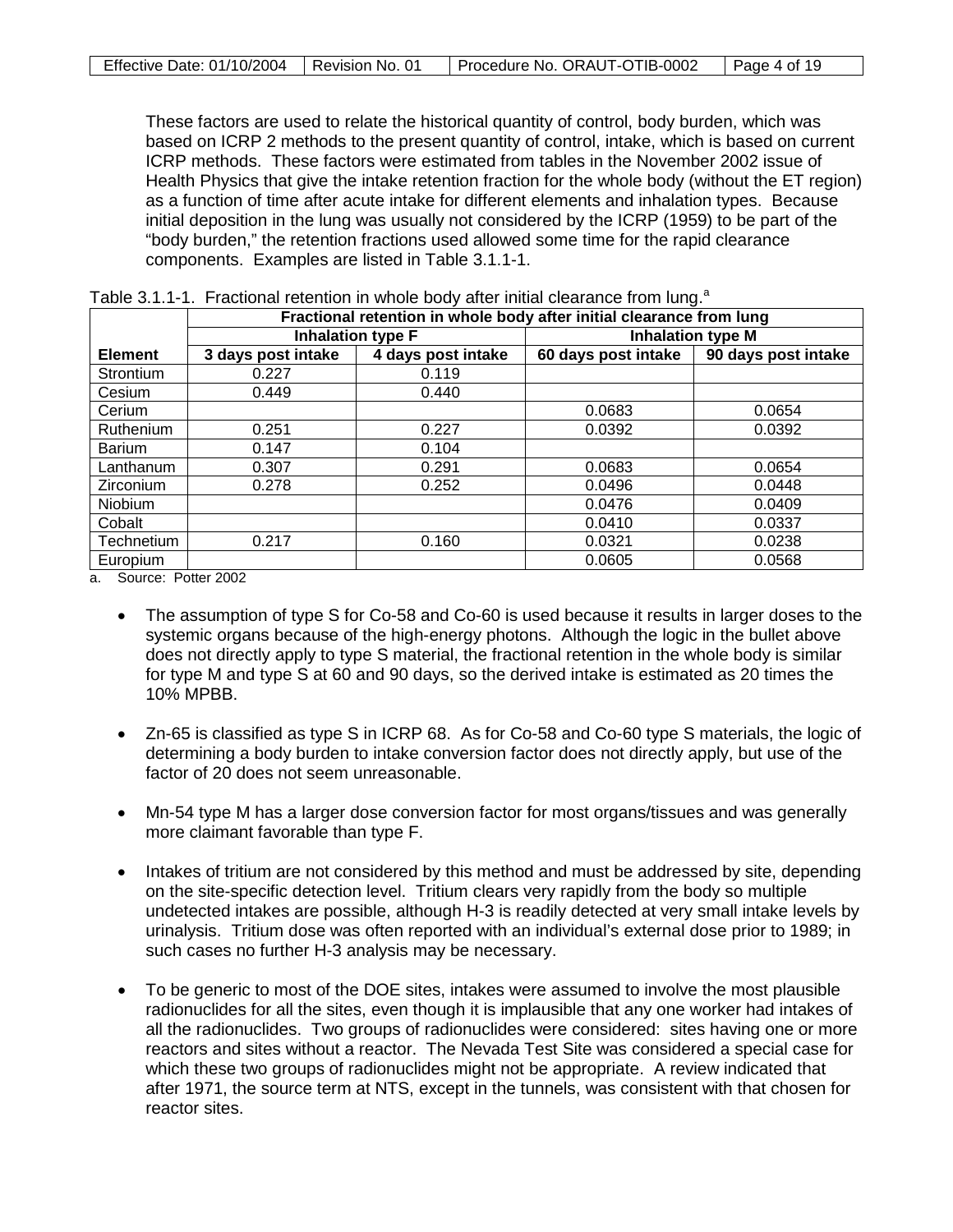- For sites without a reactor, the actual ratio of radionuclides in mixtures is not relevant because each radionuclide is used at its maximum amount. For sites with reactors, the fission products were chosen for the list based on their relative abundance in fuel or contamination after 180 days of post-irradiation cooling time. This is very conservative for any contamination at facilities other than the reactors themselves.
- A review of the assumed intakes from the method described above and associated possible air concentrations for different periods indicate that the uranium intakes based on soluble uranium may not have been sufficiently conservative for uranium facilities that controlled their programs based on consideration of uranium exposure alone. The derived intakes for uranium-234 and uranium-238 were increased by a factor of 100 to ensure that this scenario will bound doses to those employees who worked at uranium facilities, but were not included in a bioassay program or had no detectable occupationally related activity in them or their samples. Derived intake values for U-234 and U-238 respectively may be lowered to 50 nCi and 5 nCi for employees who worked in areas that were controlled based on the possible presence of other alpha emitters, such as plutonium-238 or plutonium-239.

After the intakes of the radionuclides were determined, the alpha radionuclides and the beta/gamma radionuclides were each summed to show the total intake of each for the reactor and non-reactor sites. These alpha and beta/gamma intakes were then used to consider what the average air concentrations would have been if the intakes had occurred chronically rather than acutely. A breathing rate of 2.4 E+09 milliliters per year, based on Reference Man, was used to calculate the air concentrations for 1, 10 and 30 years that would produce the given intakes. Site air concentration criteria (area controls, respirator usage, etc.) were based on the permissible air concentration of radionuclides assumed to be present in significant quantities. At many facilities, air concentration controls were specified for alpha, based on Pu-238/239/240, and beta/gamma, based on Sr-90. The typical air concentration controls listed in Table 3.1.1-3 are based on the radionuclide air concentration values cited in NCRP (1959), AEC (1968), and 10 CFR 835, which for most radionuclides did not change significantly over time. In later years, the beta/gamma "limit" may have increased to 2 E-9 uCi/ml, but the control criteria also changed and were based on 10% of the limit, which would equate to an air concentration of 2 E-10 uCi/ml.

It can be seen from the Table 3.1.1-3 that even chronic intakes at these levels would exceed typical air concentration controls that were being used at most sites since the 1950s to manage access to and work practices in areas that had increased radioactivity in air. Acute intakes are assumed for this worst-case approach, because these will result in larger assignments of dose.

Table 3.1.1-3 also shows that workers who spent significant time in areas where uranium air concentration controls were used to manage access and work practices do not appear to be good candidates for the non-uranium facility approaches. The non-uranium facility approaches can be used for reconstruction of doses for claims that did not involve exposure in uranium process environments for more than a few years. The uranium intakes are included with the alpha intakes, because it is unlikely that the measured alpha air concentration would have excluded uranium. Uranium is shown by itself for nonreactor facilities, because the air concentration control in a uranium facility was likely to be larger than the cited gross alpha air concentration control. For facilities with reactor source terms the uranium air concentration was not listed, because it is believed that the control would have been on the gross alpha air concentration and because the uranium concentration will be the same as the comparable nonreactor facility.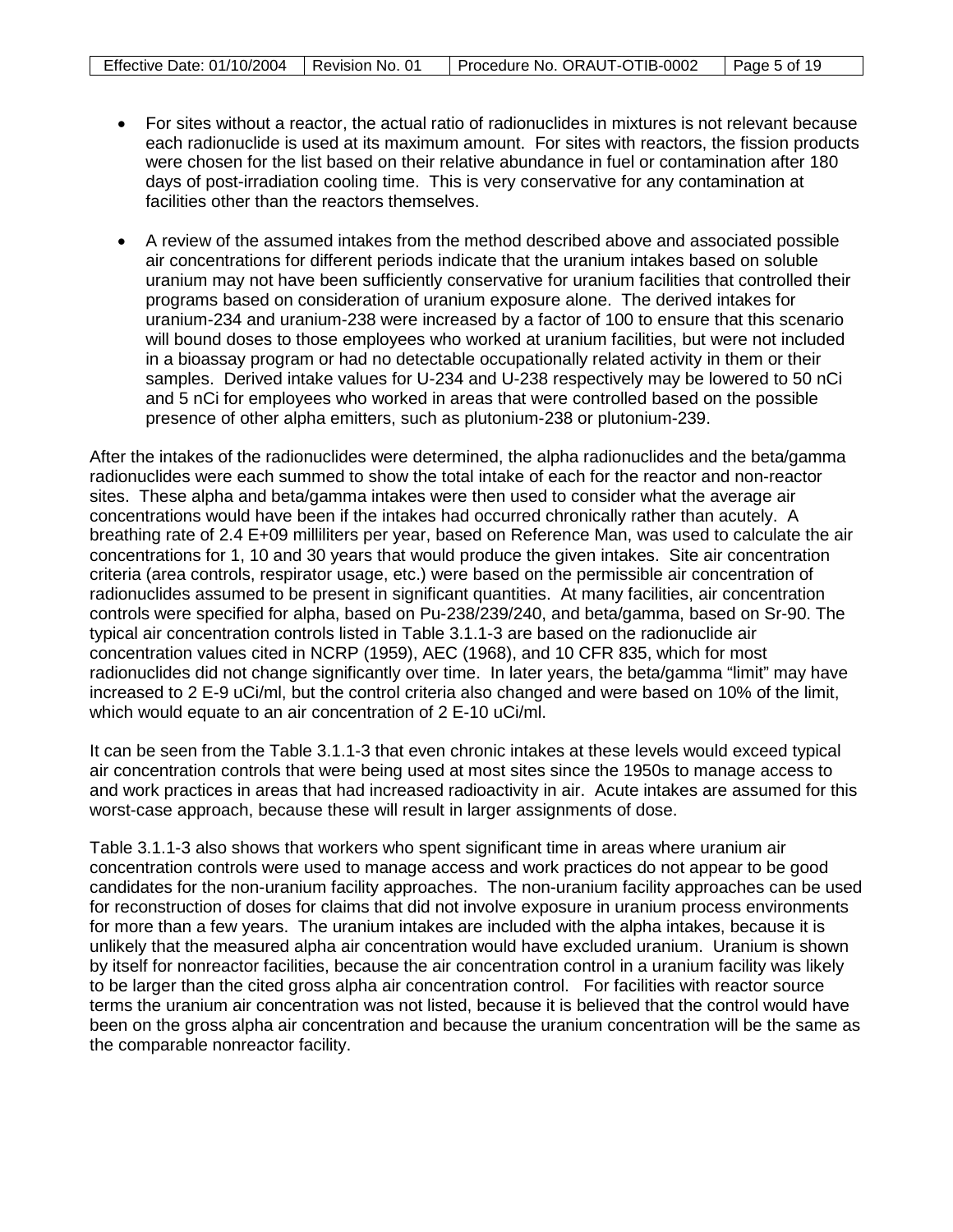| Effective Date: 01/10/2004   Revision No. 01 |  | Procedure No. ORAUT-OTIB-0002 | Page 6 of 19 |
|----------------------------------------------|--|-------------------------------|--------------|
|----------------------------------------------|--|-------------------------------|--------------|

Table 3.1.1-2. Radionuclides of interest and respective maximum permissible body burdens, assumed intake absorption type, derived maximum plausible intake quantities, and absorption type, radiation type and IMBA type and version used for estimating organ doses at DOE sites.

|                                            | Soluble (S)        |                       | Derived intake <sup>b</sup> | <b>Absorption</b>            |                       |                         |                   |
|--------------------------------------------|--------------------|-----------------------|-----------------------------|------------------------------|-----------------------|-------------------------|-------------------|
|                                            | <b>MPBB</b>        | <b>Assumed intake</b> | used in IMBA <sup>c</sup>   | type used in                 |                       | <b>IMBA<sup>c</sup></b> | IMBA <sup>c</sup> |
| Radionuclide                               | (nCi) <sup>a</sup> | absorption type       | runs (nCi)                  | <b>IMBA<sup>c</sup></b> runs | <b>Radiation type</b> | type                    | version           |
| Sites without a reactor:                   |                    |                       |                             |                              |                       |                         |                   |
| <b>Sr-90</b>                               | 2.000              | F                     | 2.000                       | F                            | Electron > 15 keV     | <b>OCAS</b>             | 3.0.48            |
| Tc-99                                      | 10.000             | F                     | 10,000                      | F                            | Electron $> 15$ keV   | <b>OCAS</b>             | 3.0.63            |
| Cs-137                                     | 30,000             | F                     | 30,000                      | F                            | Electron $> 15$ keV   | <b>NIOSH</b>            | 1.0.42            |
| $U-234$                                    | 50                 | F                     | $5,000^{\circ}$             | F                            | Alpha                 | <b>NIOSH</b>            | 1.0.42            |
| $U-238$                                    | 5                  | F                     | 500 <sup>o</sup>            | F                            | Alpha                 | <b>NIOSH</b>            | 1.0.42            |
| $Am-241e$                                  | 50                 | M                     | 100                         | M                            | Alpha                 | <b>NIOSH</b>            | 1.0.42            |
| Cm-244                                     | 100                | M                     | 200                         | M                            | Alpha                 | <b>OCAS</b>             | 3.0.48            |
| Np-237                                     | 60                 | M                     | 120                         | M                            | Alpha                 | <b>OCAS</b>             | 3.0.48            |
| Pu-238                                     | 40                 | M                     | 80                          | M                            | Alpha                 | <b>NIOSH</b>            | 1.0.42            |
| Pu-239                                     | 40                 | M                     | 80                          | M                            | Alpha                 | <b>NIOSH</b>            | 1.0.42            |
| $Th-230$ <sup>r</sup>                      | 50                 | M                     | 100                         | M                            | Alpha                 | <b>OCAS</b>             | 3.0.63            |
| Cf-252                                     | 40                 | M                     | 80                          | M                            | Alpha                 | <b>OCAS</b>             | 3.0.63            |
| Sites with a reactor-all those above plus: |                    |                       |                             |                              |                       |                         |                   |
| Mn-54                                      | 20,000             | М                     | 40,000                      | M                            | Photon>250 keV        | <b>OCAS</b>             | 3.0.63            |
| Co-58                                      | 30,000             | M                     | 60,000                      | S                            | Photon>250 keV        | <b>OCAS</b>             | 3.0.63            |
| $Co-60$                                    | 10,000             | M                     | 20.000                      | $\overline{\mathsf{s}}$      | Photon>250 keV        | <b>NIOSH</b>            | 1.0.42            |
| Fe-59                                      | 20.000             | F                     | 20,000                      | F                            | Electron > 15 keV     | <b>OCAS</b>             | 3.0.63            |
| $Zn-65$                                    | 60.000             | M                     | 120,000                     | $\overline{s}$               | Photon>250 keV        | <b>OCAS</b>             | 3.0.63            |
| $Y-91$                                     | 5,000              | M                     | 10.000                      | M                            | Electron $> 15$ keV   | <b>OCAS</b>             | 3.0.63            |
| <b>Nb-95</b>                               | 40,000             | M                     | 80,000                      | M                            | Electron $> 15$ keV   | <b>OCAS</b>             | 3.0.59            |
| $Zr-95$                                    | 20,000             | F                     | 20,000                      | F                            | Electron > 15 keV     | <b>OCAS</b>             | 3.0.59            |
| Ru-103                                     | 20,000             | F                     | 20,000                      | F                            | Electron > 15 keV     | <b>OCAS</b>             | 3.0.59            |
| Ru-106                                     | 3,000              | F                     | 3,000                       | F                            | Electron $> 15$ keV   | <b>OCAS</b>             | 3.0.59            |
| $I - 131$                                  | 700                | F                     | 700                         | F                            | Electron > 15 keV     | <b>OCAS</b>             | 3.0.63            |
| Ce-141                                     | 30,000             | $\overline{M}$        | 60,000                      | $\overline{\mathsf{M}}$      | Electron $> 15$ keV   | <b>OCAS</b>             | 3.0.63            |
| Ce-144                                     | 5,000              | M                     | 10.000                      | M                            | Electron > 15 keV     | <b>OCAS</b>             | 3.0.63            |
| Pm-147                                     | 60,000             | M                     | 120,000                     | M                            | Electron $> 15$ keV   | <b>OCAS</b>             | 3.0.63            |
| Eu-154                                     | 5,000              | $\overline{M}$        | 10,000                      | $\overline{M}$               | $Electron > 15$ keV   | <b>OCAS</b>             | 3.0.59            |
| Eu-155                                     | 70.000             | M                     | 140.000                     | M                            | Electron $> 15$ keV   | <b>OCAS</b>             | 3.0.59            |

a. Source: NCRP (1959).

b. Derived maximum plausible intake based on 10% of the soluble NCRP (1959) MPBB multiplied by factors of 10 and 20 for assumed intake absorption types of F and M, respectively.

c. Source: Birchall 2002, 2003, 2003a, and 2003b.

d. The uranium values for the general approach are increased to assure that this is a bounding approach for all facility-types. The lower values of 50 nCi for U-234 and 5 nCi for U-238 can be used to assign "worst-case" doses to individuals who did not work in areas where controls were based primarily on uranium exposure concerns.

e. Pu-241 is accounted for by the Am-241 intake value.

f. Th-230 can be used as a surrogate for Th-232.

|                      |                       | <b>Intake</b> | Air concentration<br>based on 1 year | Air concentration<br>based on 10 year | Air concentration<br>based on 30 year | <b>Typical air</b><br>concentration |
|----------------------|-----------------------|---------------|--------------------------------------|---------------------------------------|---------------------------------------|-------------------------------------|
| <b>Facility type</b> | <b>Radiation type</b> | (uCi)         | intake (uCi/ml)                      | intake (uCi/ml)                       | intake (uCi/ml)                       | controls (uCi/ml)                   |
| Non-reactor          | Alpha                 | 0.815         | $3.4E-10$                            | $3.4E - 11$                           | $1.1E - 11$                           | 2 E-12                              |
| and non-             | Beta/gamma            | 42            | 1.8E-08                              | 1.8E-09                               | 5.8E-10                               | 3 E-10                              |
| uranium              | Uranium               | 0.055         | $2.3E-11$                            | $2.3E-12$                             | 7.6E-13                               | 7 E-11                              |
| Reactor and          | Alpha                 | 0.815         | $3.4E - 10$                          | $3.4E - 11$                           | $1.1E-11$                             | 2 E-12                              |
| non-uranium          | Beta/gamma            | 776           | $3.2E-07$                            | $3.2E-08$                             | $1.1E-08$                             | $3E-10$                             |
| Non-reactor          | Alpha                 | 6.26          | 2.6E-09                              | $2.6E-10$                             | 8.7E-11                               | 2 E-12                              |
| and uranium          | Beta/gamma            | 42            | 1.8E-08                              | 1.8E-09                               | 5.8E-10                               | $3E-10$                             |
|                      | Uranium               | 5.5           | 2.3E-09                              | $2.3E-10$                             | 7.6E-11                               | 7 E-11                              |
| Reactor and          | Alpha                 | 6.26          | 2.6E-09                              | $2.6E-10$                             | 8.7E-11                               | 2 E-12                              |
| uranium              | Beta/gamma            | 776           | $3.2E-07$                            | $3.2E-08$                             | $1.1E-08$                             | $3E-10$                             |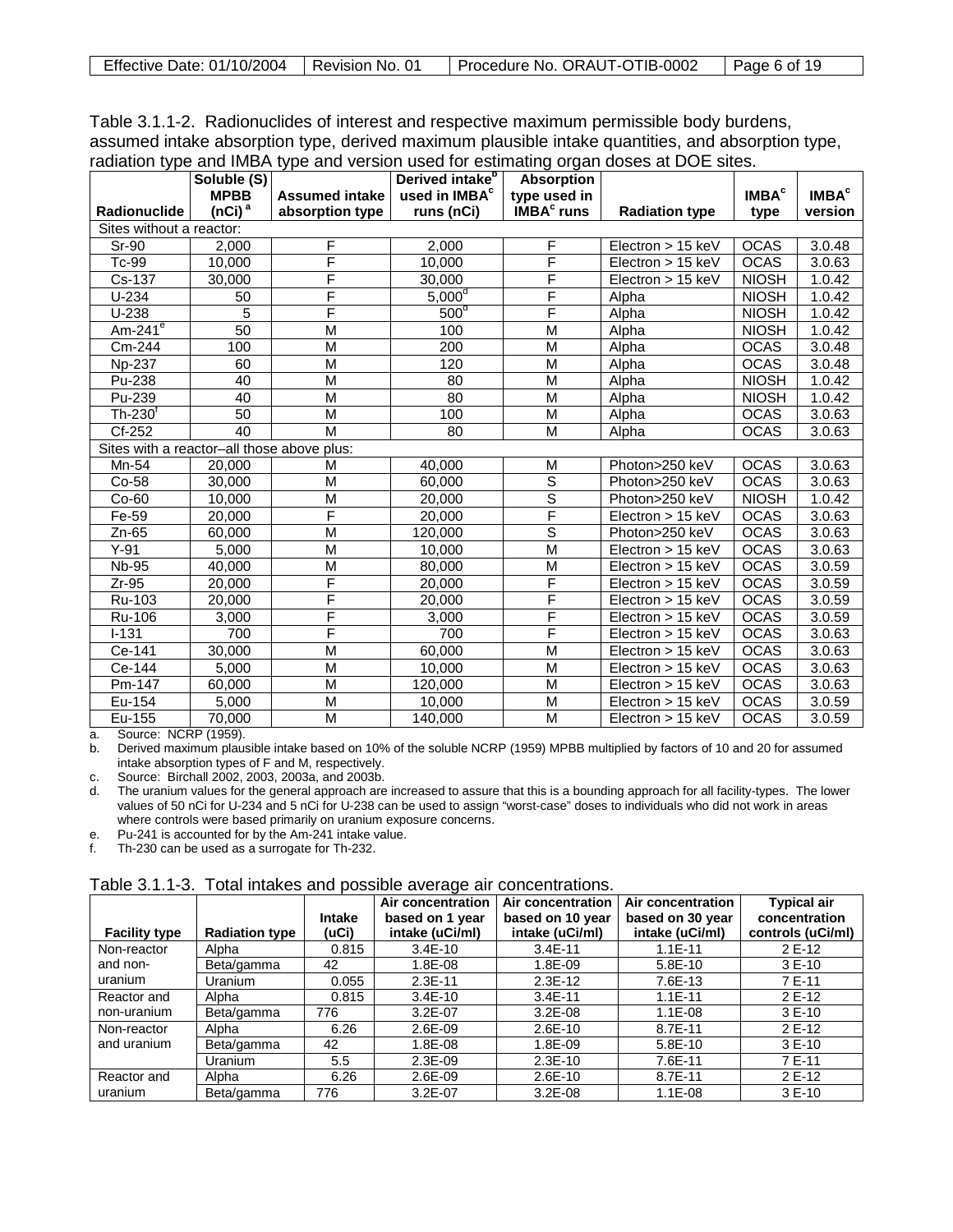| Effective Date: 01/10/2004   Revision No. 01 | Procedure No. ORAUT-OTIB-0002 | Page 7 of 19 |
|----------------------------------------------|-------------------------------|--------------|

To encompass employees who may have worked in facilities where uranium was the primary radionuclide of concern for internal dose, the assumed uranium intakes were each increased by a factor of 100. The factor of 100 was chosen to assure that this approach adequately bounds the level of exposure that potentially could have gone unnoticed at uranium facilities.

To facilitate use of these data, two spreadsheets were created based on annual organ doses calculated with IMBA (Birchall 2002, 2003, 2003a, and 2003b) for the derived acute inhalation intakes shown in Table 3.1.1-2 and for the same derived intakes, except that the U-234 and U-238 intakes are lowered respectively to 50 and 5 nanocuries for non-uranium facilities. These spreadsheets allow the user to input claim specific data to obtain data necessary for the IREP program for the organs shown in Table 3.1.1-4. This approach may be also used for diagnosed conditions that are to have internal doses calculated using largest dose to a non-modeled organ as specified in OCAS-TIB-008.

Table 3.1.1-4. Organs appropriate for applying the maximum internal dose for certain DOE complex claims.

|               | 0.1        |          |            |  |  |  |
|---------------|------------|----------|------------|--|--|--|
| Adrenals      | Esophagus  | Pancreas | Thymus     |  |  |  |
| <b>Brain</b>  | G. Bladder | Skin     | U. bladder |  |  |  |
| <b>Breast</b> | Heart      | Spleen   | Uterus     |  |  |  |
| Colon         | Muscle     | Stomach  |            |  |  |  |

### **4.0 CALCULATION OF INTERNAL DOSE FROM MAXIMUM INTAKES**

The calculation of organ dose assumes that the covered employee had maximum intakes of all of the radionuclides listed in Table 3.1.1-1. While individual exposures to a single radionuclide from the mixtures defined in this method possibly could be underestimated, despite the attempt to overestimate each radionuclide intake, it is believed that the individual dose determined from this method will be overestimated, because at a minimum, intakes and doses from 12 radionuclides are considered.

Annual organ doses were calculated as follows. For each radionuclide listed in Table 3.1.1-1, the annual organ doses from inhalation intakes were calculated with IMBA (Birchall 2002, 2003, 2003a, 2003b). The absorption types for Table 3.1.1-1 radionuclides were selected based on the type that produced the largest non-metabolic annual organ doses. The ICRP 66 (ICRP 1994) respiratory tract model was used with the breathing rate of a standard worker. The assumed particle size distribution was 5 µm AMAD (default for worker exposures). The input summary is listed in Table 3.1.1-1.

To facilitate entry of organ doses into the IREP computer code, Excel® workbooks (entitled "Maximum Internal Dose Calculation Workbook.xls" and "Maximum Internal Dose Calculation Non-Uranium Facility Workbook.xls") was developed to create the IREP annual organ dose input data. Annual organ doses are summed over all radiation types and presented for each year that the covered employee was possibly exposed at the DOE site. Examples of annual organ dose output for the bladder are shown in Attachment A, Figures A.2.1-1 and A.2.1-2, for sites with and without reactors, respectively. In addition, Attachment A contains details of the dose calculations performed by the dose estimation Excel® spreadsheet.

#### **5.0 APPLICATIONS AND LIMITATIONS**

The following conditions must be met to apply this approach.

• The covered employee's initial hire date was 1970 or later. For Hanford employees, the covered employee's initial hire date was 1953 or later. See Attachment B for discussion.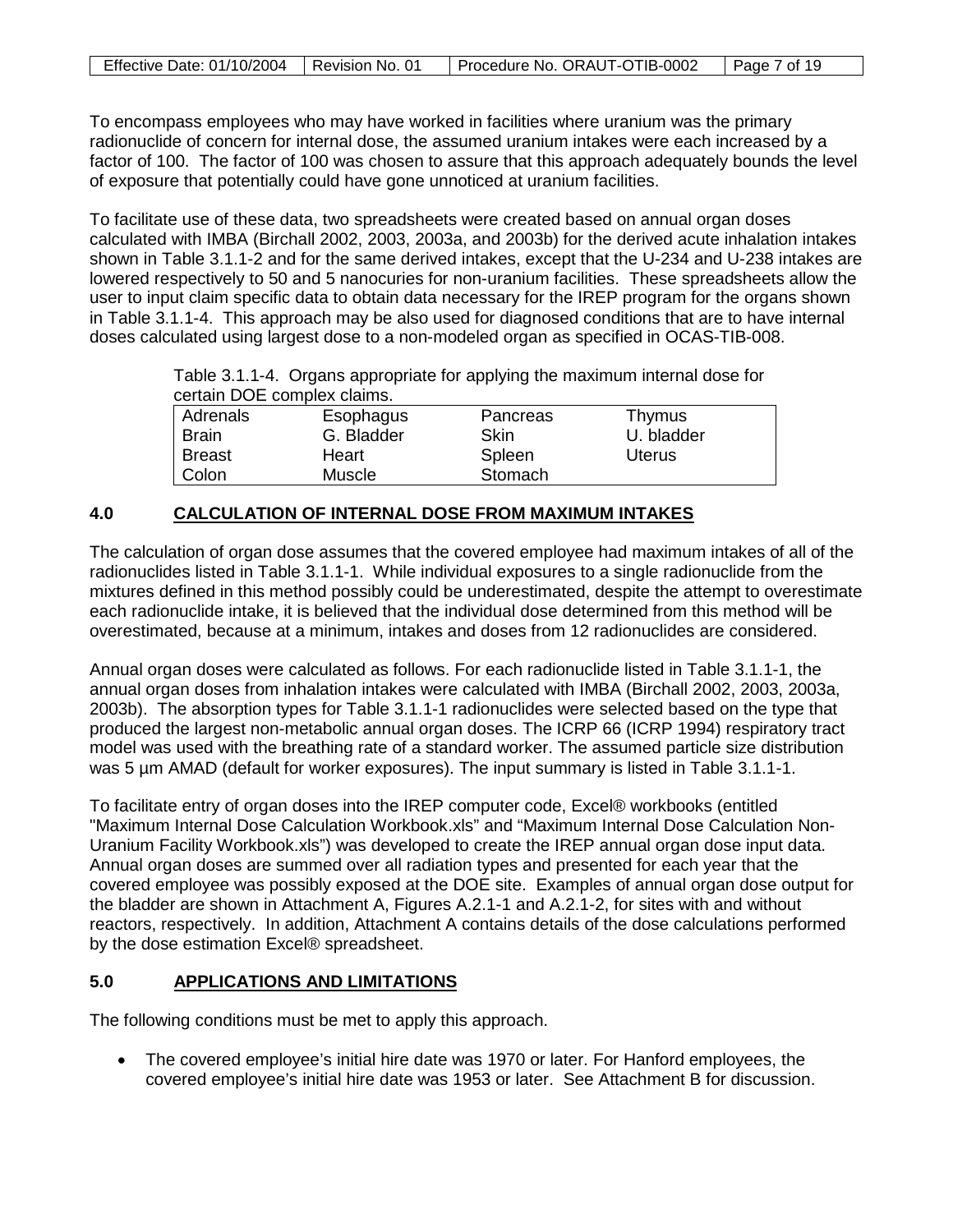- The covered employee was not included in a bioassay program or little or no detectable occupationally related activity was found in them or their samples.
- The target organ must be listed in Table 3.1.1-4 or must be an organ whose dose is based on the highest non-modeled organ dose.
- Employees who would have had no significant exposure to uranium can be assessed with the smaller uranium source term.
- The employment must have been at a DOE site or national laboratory with an active radiation protection program.
- Dose from Atomic Weapons Employers (AWEs) must be reconstructed by other methods.
- Dose from Nevada Test Site may be assigned by this approach if the employee worked at NTS after 1971, was not involved in tunnel work and meets the other conditions herein.
- Dose from tritium is to be considered separately.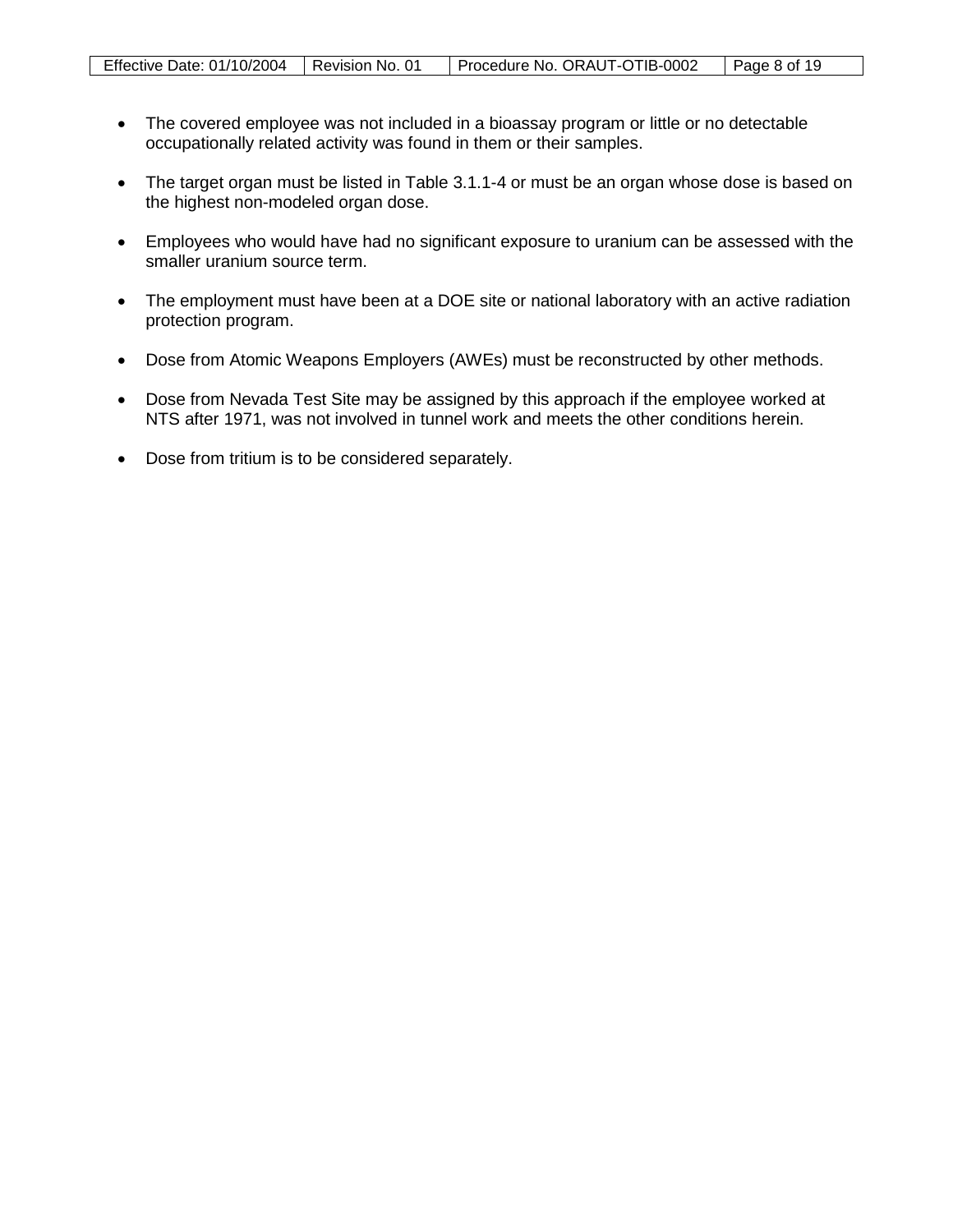#### **6.0 REFERENCES**

- 10 CFR 835, Occupational Radiation Protection; Final Rule, December 14, 1993.
- 42 CFR 82, 2002, Methods for Radiation Dose Reconstruction under the Energy Employees Occupational Illness Compensation Act of 2000, May.
- AEC (Atomic Energy Commission) Manual, Chapter 0524, Standards for Radiation Protection, AEC 0524-01, November 8, 1968.
- Birchall, A, et al, 2003, IMBA Expert™-OCAS Edition software, Version 3.0.48, April.
- Birchall, A, James AC, IMBA-NIOSH (Phase 1) software, Version 1.0.42, 2002.
- Birchall, A, James AC, 2003a, IMBA Expert™-OCAS Edition software, Part 3 Split SEEs, Version 3.0.59.
- Birchall, A, James AC, 2003b, IMBA Expert™-OCAS Edition software, Part 3 Split SEEs, Version 3.0.63.
- EEOICPA (Energy Employees Occupational Illness Compensation Act), 2000, Public Law 106- 398,114 Stat. 1654, 1654A-1231, enacted as Title XXXVI of the Floyd D. Spence National Defense Authorization Act for Fiscal Year 2001, October.
- ICRP (International Commission on Radiological Protection), 1959, Report of Committee II on Permissible Dose for Internal Radiation, ICRP Publication 2, Pergamon Press, London, England.
- ICRP (International Commission on Radiological Protection), 1994, Human Respiratory Tract Model for Radiological Protection, ICRP Publication 66, Annals of the ICRP Vol. 24 (1-3), Pergamon Press, Oxford, England.
- ICRP (International Commission on Radiological Protection), 1994a, Dose Coefficients for Intakes of Radionuclides by Workers, Replacement of ICRP Publication 61, ICRP 68, Annals of the ICRP Vol. 24 (4), Pergamon Press, Oxford, England.
- OCAS-IG-002, Rev.0, "Internal Dose Reconstruction Implementation Guideline," August 2002.
- OCAS-TIB-008, Rev. 0, "Use of ICRP 66 to Calculate Respiratory Tract Doses", Effective Date: 9/29/03.
- Potter, C. A, 2002, "Intake Retention Fractions Developed from Models Used in the Determination of Dose Coefficients Developed for ICRP Publication 68 – Particulate Inhalation," Health Physics, Vol. 83, No. 5, November.
- Recommendation of the National Committee on Radiation Protection, National Bureau of Standards (NBS) Handbook 69 (1959), Maximum Permissible Body Burdens and Maximum Permissible Concentration of Radionuclides in Air or Water for Occupational Exposure, Superintendent of Documents, U.S. Department of Commerce, U.S. Government Printing Office, Washington, D.C., June 5, 1959.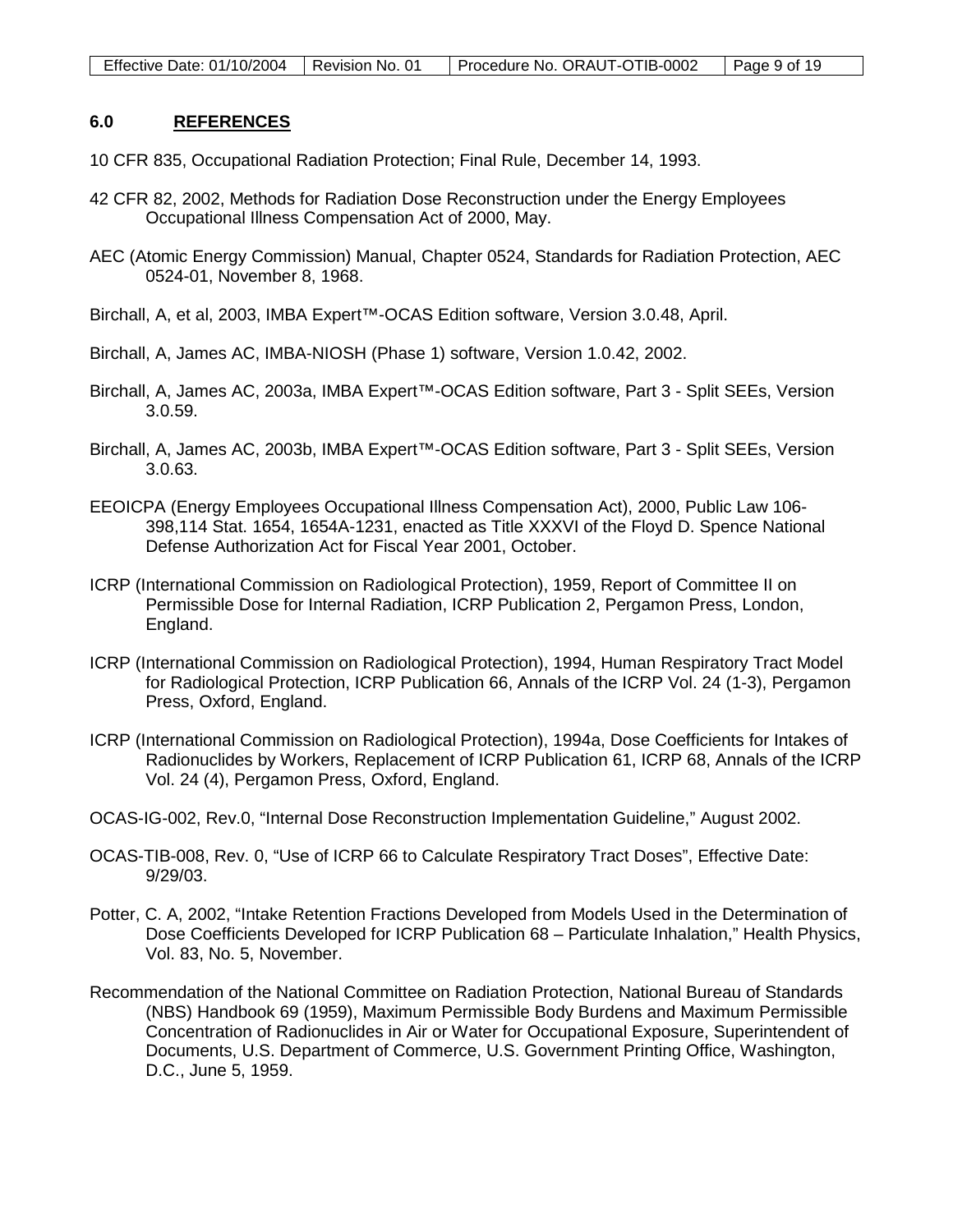| Effective Date: 01/10/2004   Revision No. 01 | Procedure No. ORAUT-OTIB-0002 | Page 10 of 19 |
|----------------------------------------------|-------------------------------|---------------|

# **ATTACHMENT A**

## **A.1 PURPOSE**

The purpose of this attachment is to provide a description of the Excel® workbooks entitled "Maximum Internal Dose Calculation Workbook.xls" and "Maximum Internal Dose Calculation Non-Uranium Facility Workbook.xls" that were developed to calculate annual organ doses in support of this Technical Information Bulletin (TIB). In addition, this attachment also provides documentation and a description of the IMBA (Birchall 2002, 2003, 2003a, 2003b) input and output files used to calculate and report organ doses and a description of the user workbook interface developed to assist the dose reconstructors in processing claims.

The workbooks and the IMBA input and output files used in support of the Maximum Internal Dose Estimates for Certain DOE Complex Claims TIB are supplied as a folder, "ORAUT-OTIB-0002 Rev 00 Attachment A," on CD only.

### **A.2 WORKBOOK DESCRIPTION**

The Excel® workbooks entitled "Maximum Internal Dose Calculation Workbook.xls" and "Maximum Internal Dose Calculation Non-Uranium Facility Workbook.xls" consist of multiple worksheets that are grouped according to function. These worksheets and their respective functions are described below.

#### **A.2.1 Dose Reconstructor Interface**

When a dose reconstructor uses the Maximum Internal Dose Calculation Workbook or Maximum Internal Dose Calculation Non-Uranium Facility Workbook, they will only see the worksheet entitled "UserPrompt."; all other worksheets contained within the workbook are hidden to assure the dose reconstructor enters the correct information in the appropriate location. This worksheet prompts the dose reconstructor for the following information:

- First year of employment
- Organ of interest
- Reactor or non-reactor site

Based on the responses of the dose reconstructor, when the "Open Template" button is pushed, the workbook will then calculate the annual organ doses and fill the data template that can be copied into an IREP template for the organ of interest. Figures A.2.1-1 and A.2.1-2 below show a typical output for a claimant whose first year of employment was 1975. The date of diagnosis of the cancer was 1985, so the values after this year were manually deleted. The information provided in these templates is suitable for direct input into the IREP computer code (NIOSH-IREP 2003) used for estimation of probability of causation. Although only 10 years of organ dose information is shown in Figures A.2.1-1 and A.2.1-2, the actual template contains 65 years of organ doses to accommodate differing years of employment and cancer diagnosis dates.

#### **A.2.2 Maximum Permissible Body Burden**

The worksheet entitled MPBBs (Maximum Permissible Body Burdens) contains information related to the estimation of the derived intakes used for calculation of maximum organ doses. The assumptions used for selection of solubility types and intake factors used to derive assumed intakes are provided in the main body of the TIB. The worksheet also specifies the radionuclides appropriate for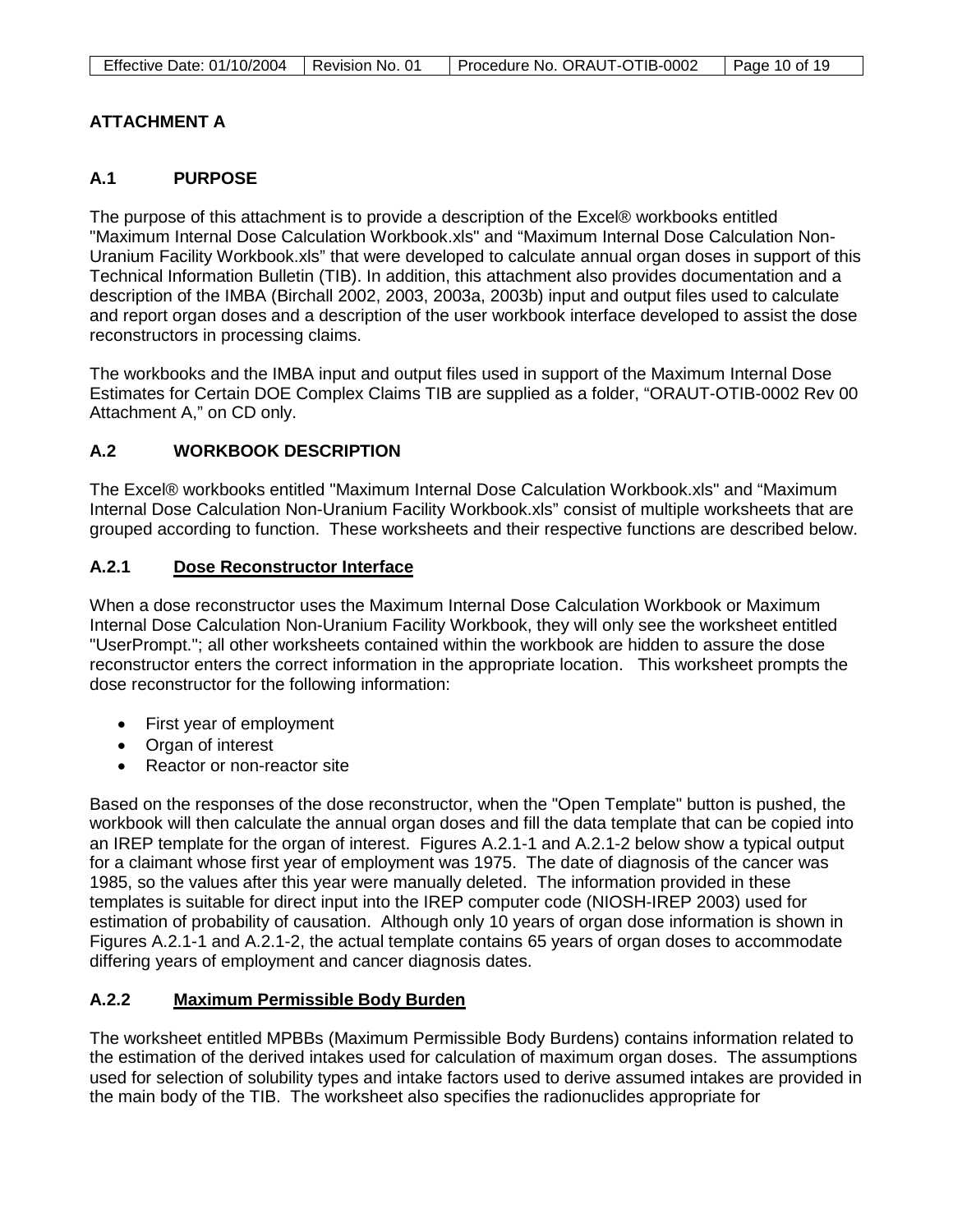| Effective Date: 01/10/2004 | Revision No. 01 | Procedure No. ORAUT-OTIB-0002 | Page 11 of 19 |
|----------------------------|-----------------|-------------------------------|---------------|
|----------------------------|-----------------|-------------------------------|---------------|

| Figure A.2.1-1. Example output file of bladder dose for a covered employee who is assumed to have |
|---------------------------------------------------------------------------------------------------|
| internal exposure beginning in 1975 at a non-uranium DOE complex site with a reactor and whose    |
| covered condition was diagnosed in 1985.                                                          |

| Enter first exposure year in cell |                      |                       |                        | Copy internal dose data from the first year |                |                    |
|-----------------------------------|----------------------|-----------------------|------------------------|---------------------------------------------|----------------|--------------------|
| H3, for IREP input format         |                      | 1975                  |                        | through the year of cancer diagnosis        |                |                    |
| <b>Exposure year</b>              | <b>Exposure rate</b> | <b>Radiation type</b> | Dose distribution type | Parameter 1                                 | Parameter 2    | <b>Parameter 3</b> |
| 1975                              | Chronic              | Alpha                 | Constant               | 9.85E-02                                    | 0              | $\Omega$           |
| 1975                              | Chronic              | Electrons E>15keV     | Constant               | $1.16E + 00$                                | 0              | $\mathbf 0$        |
| 1975                              | Chronic              | Photons E>250keV      | Constant               | 7.21E-01                                    | $\Omega$       | $\Omega$           |
| 1976                              | Chronic              | Alpha                 | Constant               | 8.94E-02                                    | $\mathbf 0$    | 0                  |
| 1976                              | Chronic              | Electrons E>15keV     | Constant               | 1.28E-01                                    | $\Omega$       | $\Omega$           |
| 1976                              | Chronic              | Photons E>250keV      | Constant               | 1.20E-01                                    | $\mathbf 0$    | $\Omega$           |
| 1977                              | Chronic              | Alpha                 | Constant               | 8.40E-02                                    | $\mathbf 0$    | $\Omega$           |
| 1977                              | Chronic              | Electrons E>15keV     | Constant               | 4.20E-02                                    | $\mathbf 0$    | $\Omega$           |
| 1977                              | Chronic              | Photons E>250keV      | Constant               | 2.93E-02                                    | $\mathbf 0$    | $\Omega$           |
| 1978                              | Chronic              | Alpha                 | Constant               | 7.97E-02                                    | $\overline{0}$ | $\Omega$           |
| 1978                              | Chronic              | Electrons E>15keV     | Constant               | 2.50E-02                                    | $\mathbf 0$    | $\mathbf 0$        |
| 1978                              | Chronic              | Photons E>250keV      | Constant               | 9.48E-03                                    | $\mathbf 0$    | $\Omega$           |
| 1979                              | Chronic              | Alpha                 | Constant               | 7.69E-02                                    | $\mathbf 0$    | $\mathbf 0$        |
| 1979                              | Chronic              | Electrons E>15keV     | Constant               | 1.85E-02                                    | $\mathbf 0$    | $\Omega$           |
| 1979                              | Chronic              | Photons E>250keV      | Constant               | 4.36E-03                                    | $\mathbf 0$    | $\Omega$           |
| 1980                              | Chronic              | Alpha                 | Constant               | 7.48E-02                                    | $\Omega$       | $\Omega$           |
| 1980                              | Chronic              | Electrons E>15keV     | Constant               | 1.47E-02                                    | $\mathbf 0$    | $\Omega$           |
| 1980                              | Chronic              | Photons E>250keV      | Constant               | 2.55E-03                                    | $\mathbf 0$    | $\mathbf 0$        |
| 1981                              | Chronic              | Alpha                 | Constant               | 7.36E-02                                    | $\mathbf 0$    | $\Omega$           |
| 1981                              | Chronic              | Electrons E>15keV     | Constant               | 1.21E-02                                    | $\mathbf 0$    | $\mathbf 0$        |
| 1981                              | Chronic              | Photons E>250keV      | Constant               | 1.66E-03                                    | $\mathbf 0$    | $\Omega$           |
| 1982                              | Chronic              | Alpha                 | Constant               | 7.23E-02                                    | $\mathbf 0$    | $\Omega$           |
| 1982                              | Chronic              | Electrons E>15keV     | Constant               | 1.01E-02                                    | $\mathbf 0$    | $\Omega$           |
| 1982                              | Chronic              | Photons E>250keV      | Constant               | 1.13E-03                                    | $\mathbf 0$    | 0                  |
| 1983                              | Chronic              | Alpha                 | Constant               | 7.14E-02                                    | $\mathbf 0$    | $\Omega$           |
| 1983                              | Chronic              | Electrons E>15keV     | Constant               | 8.46E-03                                    | $\mathbf 0$    | $\Omega$           |
| 1983                              | Chronic              | Photons E>250keV      | Constant               | 7.94E-04                                    | $\mathbf 0$    | 0                  |
| 1984                              | Chronic              | Alpha                 | Constant               | 7.09E-02                                    | $\mathbf 0$    | $\Omega$           |
| 1984                              | Chronic              | Electrons E>15keV     | Constant               | 7.13E-03                                    | $\mathbf 0$    | $\mathbf 0$        |
| 1984                              | Chronic              | Photons E>250keV      | Constant               | 5.67E-04                                    | $\mathbf 0$    | $\Omega$           |
| 1985                              | Chronic              | Alpha                 | Constant               | 7.06E-02                                    | $\mathbf 0$    | $\Omega$           |
| 1985                              | Chronic              | Electrons E>15keV     | Constant               | 6.05E-03                                    | $\mathbf 0$    | $\Omega$           |
| 1985                              | Chronic              | Photons E>250keV      | Constant               | 4.12E-04                                    | $\mathbf 0$    | $\Omega$           |

consideration at both reactor and non-reactor sites. This worksheet is provided for information only and to document the derived intake calculations. The values contained within this worksheet are not linked to other worksheets in the workbook.

#### **A.2.3 Radionuclide Intakes**

The worksheet entitled "Intakes" lists the radionuclides (Column A, Rows 11 through 38), the IMBA absorption and radiation types (Columns B and C, Rows 11 through 38), and derived intake quantities for reactor and non-reactor sites (Columns D and E, Rows 11 through 38, respectively) used to calculate the maximum annual organ doses. The information related to the radiation-types, 65-year doses and radionuclide-specific dose fractions is provided for information only and to assist in the quality control process. Thus, this information-only data is not linked to other worksheets nor used directly by the worksheet for the organ dose calculations.

The annual dose calculations are based on the intake values located in Column F, Rows 11 through 38. These values are linked to the quantities in Columns D and E, Rows 11 through 38 for reactor and non-reactor sites, respectively by conditional statements based on user input from the UserPrompt worksheet, which is reproduced on the Intake worksheet at cell B2. The "Assumed Intake" values (derived intake quantities) in Column F, Rows 11 through 38 are then linked to the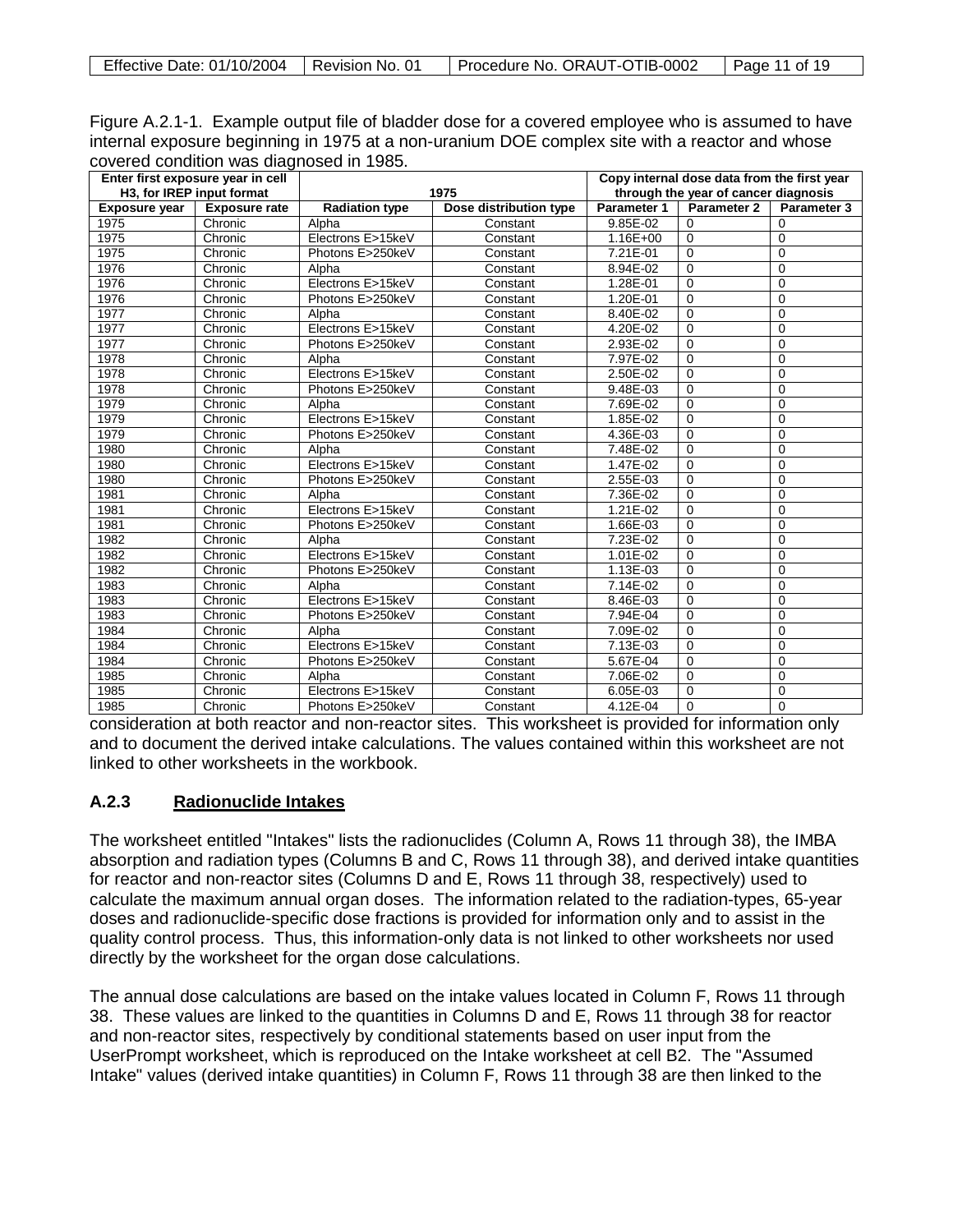| Effective Date: 01/10/2004 | Revision No. 01 | Procedure No. ORAUT-OTIB-0002 | Page 12 of 19 |
|----------------------------|-----------------|-------------------------------|---------------|
|----------------------------|-----------------|-------------------------------|---------------|

| Figure A.2.1-2. Example output file of bladder dose for a covered employee who is assumed to have |  |
|---------------------------------------------------------------------------------------------------|--|
| internal exposure beginning in 1975 at a non-uranium DOE complex site without a reactor and whose |  |
| covered condition was diagnosed in 1985.                                                          |  |

| Enter first exposure year in cell |                           |                       |                        | Copy internal dose data from the first year |             |                    |
|-----------------------------------|---------------------------|-----------------------|------------------------|---------------------------------------------|-------------|--------------------|
|                                   | H3, for IREP input format |                       | 1975                   | through the year of cancer diagnosis        |             |                    |
| <b>Exposure year</b>              | <b>Exposure rate</b>      | <b>Radiation type</b> | Dose distribution type | Parameter 1                                 | Parameter 2 | <b>Parameter 3</b> |
| 1975                              | Chronic                   | Alpha                 | Constant               | 9.85E-02                                    | 0           | 0                  |
| 1975                              | Chronic                   | Electrons E>15keV     | Constant               | 7.14E-01                                    | $\Omega$    | $\Omega$           |
| 1975                              | Chronic                   | Photons E>250keV      | Constant               | $0.00E + 00$                                | $\Omega$    | $\Omega$           |
| 1976                              | Chronic                   | Alpha                 | Constant               | 8.94E-02                                    | $\Omega$    | $\mathbf 0$        |
| 1976                              | Chronic                   | Electrons E>15keV     | Constant               | 6.84E-02                                    | $\Omega$    | $\mathbf 0$        |
| 1976                              | Chronic                   | Photons E>250keV      | Constant               | $0.00E + 00$                                | $\Omega$    | 0                  |
| 1977                              | Chronic                   | Alpha                 | Constant               | 8.40E-02                                    | $\Omega$    | 0                  |
| 1977                              | Chronic                   | Electrons E>15keV     | Constant               | 7.08E-03                                    | $\Omega$    | $\Omega$           |
| 1977                              | Chronic                   | Photons E>250keV      | Constant               | $0.00E + 00$                                | $\Omega$    | 0                  |
| 1978                              | Chronic                   | Alpha                 | Constant               | 7.97E-02                                    | $\Omega$    | $\mathbf 0$        |
| 1978                              | Chronic                   | Electrons E>15keV     | Constant               | 1.00E-03                                    | $\Omega$    | $\mathbf 0$        |
| 1978                              | Chronic                   | Photons E>250keV      | Constant               | $0.00E + 00$                                | $\Omega$    | $\mathbf 0$        |
| 1979                              | Chronic                   | Alpha                 | Constant               | 7.69E-02                                    | $\Omega$    | $\mathbf 0$        |
| 1979                              | Chronic                   | Electrons E>15keV     | Constant               | 3.59E-04                                    | $\Omega$    | $\mathbf 0$        |
| 1979                              | Chronic                   | Photons E>250keV      | Constant               | $0.00E + 00$                                | $\Omega$    | $\mathbf 0$        |
| 1980                              | Chronic                   | Alpha                 | Constant               | 7.48E-02                                    | 0           | $\mathbf 0$        |
| 1980                              | Chronic                   | Electrons E>15keV     | Constant               | 2.51E-04                                    | $\Omega$    | $\mathbf 0$        |
| 1980                              | Chronic                   | Photons E>250keV      | Constant               | $0.00E + 00$                                | $\Omega$    | $\Omega$           |
| 1981                              | Chronic                   | Alpha                 | Constant               | 7.36E-02                                    | $\Omega$    | $\mathbf 0$        |
| 1981                              | Chronic                   | Electrons E>15keV     | Constant               | 2.05E-04                                    | $\Omega$    | $\mathbf 0$        |
| 1981                              | Chronic                   | Photons E>250keV      | Constant               | $0.00E + 00$                                | $\Omega$    | $\mathbf 0$        |
| 1982                              | Chronic                   | Alpha                 | Constant               | 7.23E-02                                    | $\Omega$    | $\mathbf 0$        |
| 1982                              | Chronic                   | Electrons E>15keV     | Constant               | 1.72E-04                                    | $\mathbf 0$ | $\mathbf 0$        |
| 1982                              | Chronic                   | Photons E>250keV      | Constant               | $0.00E + 00$                                | $\Omega$    | $\mathbf 0$        |
| 1983                              | Chronic                   | Alpha                 | Constant               | 7.14E-02                                    | $\Omega$    | $\mathbf 0$        |
| 1983                              | Chronic                   | Electrons E>15keV     | Constant               | 1.45E-04                                    | $\Omega$    | $\mathbf 0$        |
| 1983                              | Chronic                   | Photons E>250keV      | Constant               | $0.00E + 00$                                | $\mathbf 0$ | $\mathbf 0$        |
| 1984                              | Chronic                   | Alpha                 | Constant               | 7.09E-02                                    | $\Omega$    | $\mathbf 0$        |
| 1984                              | Chronic                   | Electrons E>15keV     | Constant               | 1.23E-04                                    | $\Omega$    | $\mathbf 0$        |
| 1984                              | Chronic                   | Photons E>250keV      | Constant               | $0.00E + 00$                                | $\Omega$    | $\mathbf 0$        |
| 1985                              | Chronic                   | Alpha                 | Constant               | 7.06E-02                                    | 0           | $\mathbf 0$        |
| 1985                              | Chronic                   | Electrons E>15keV     | Constant               | 1.05E-04                                    | 0           | 0                  |
| 1985                              | Chronic                   | Photons E>250keV      | Constant               | $0.00E + 00$                                | 0           | $\mathbf 0$        |

respective radionuclide sheets (at location E3) to provide the appropriate multiplier for the organ dose calculations (see discussion below).

#### **A.2.4 Radionuclides Important to Internal Dose**

Individual worksheets are included in the workbook for the 28 radionuclides determined to be important to internal dose (see Table 3.1.1-2 of the TIB). Each of these radionuclide-specific worksheets contains the derived intake values (cell E3), assumed intake adsorption type used for the IMBA runs (cell E2), radiation type (cell A1) and the IMBA type and version used for estimating organ doses (cell F1).

On each of these radionuclide worksheets, results of the IMBA runs (i.e., annual organ dose in rem), for a one-nanocurie (nCi) acute inhalation intake of the respective radionuclide, are captured in cells B77 through AJ141 for each of the organs of interest (see below). Each of these values is multiplied by the derived intake quantity (cell E3) and the products are recorded in cells B6 through AJ70. These values represent the annual organ dose resulting from the derived intake values shown in Table 3.1.1-2 of the TIB and are summed, by radiation type in the "organ" worksheets that are used for the IREP inputs. The IMBA input and output for all radionuclides and organs of interest are reproduced on the Attachment A CD.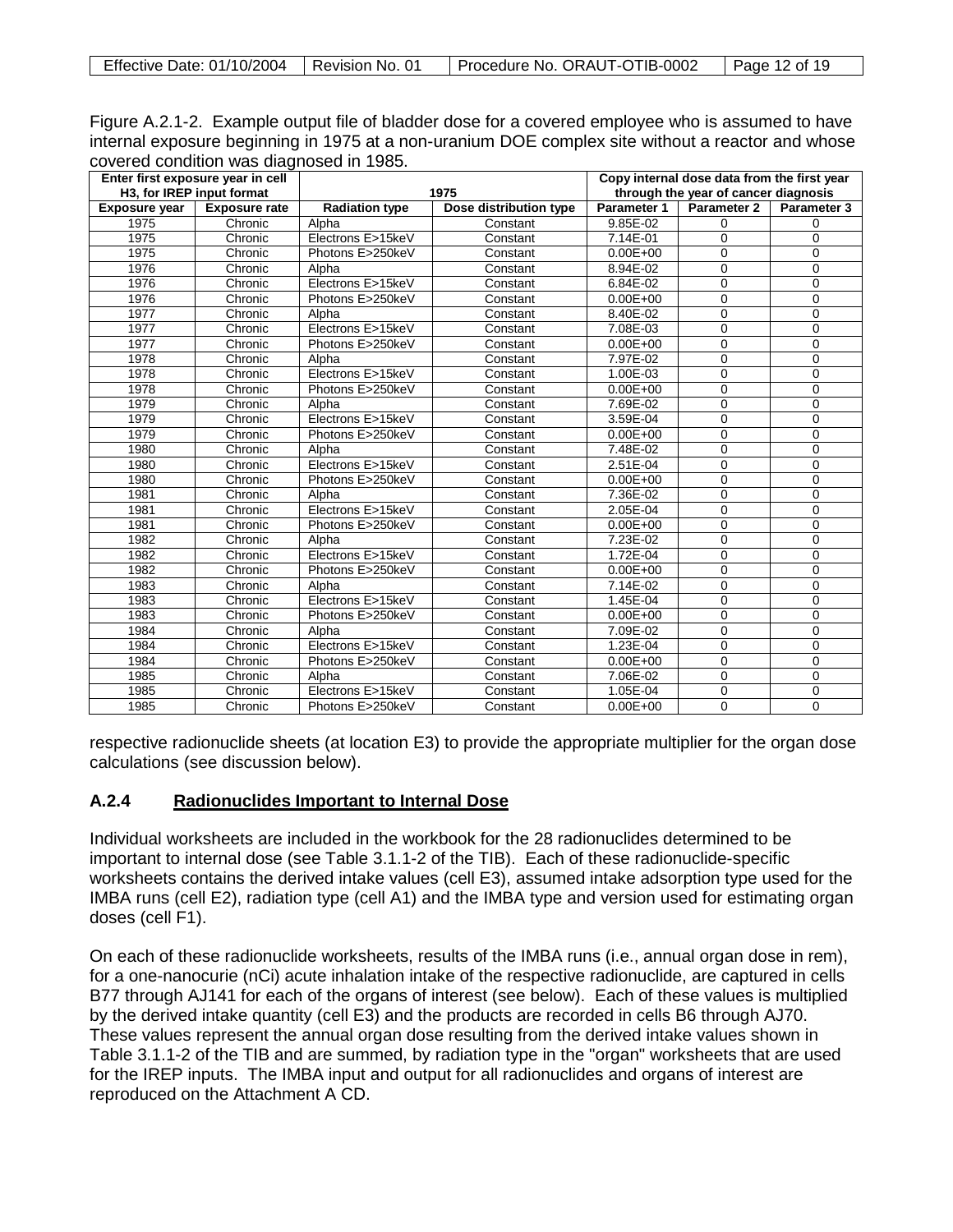| Effective Date: 01/10/2004   Revision No. 01 | Procedure No. ORAUT-OTIB-0002 | Page 13 of 19 |
|----------------------------------------------|-------------------------------|---------------|

### **A.2.5 Radiation Types**

Because the IREP computer code requires specification of radiation type, three worksheets were developed to add the IMBA doses from the radionuclide worksheets for each radiation type. The radiation type worksheets are entitled "Alpha,'" "Electron>15 keV," and "Photon>250keV." Radionuclides contributing dose to each of these radiation type worksheets are as follows:

- Alpha Cf-252, Am-241, Cm-244, Np-237, Pu-238, Pu-239, U-234, and U-238
- Electron>15keV Sr-90, Cs-137, I-131, Ce-141, Eu-154, Eu-155, Nb-95, Ru-103, Ru-106, Zr 95, Y-91, Tc-99, and Pm-147
- Photon> $250keV Co-58$ , Co-60, Mn-54, and Zn-65

For each of the three radiation types, annual doses from the appropriate radionuclide worksheets (cells B6 through AJ70) were summed in cells B6 through AJ70 for each organ of interest. These annual doses summed by radiation type are then carried to the organ worksheets for preparation of the IREP input template.

#### **A.2.6 Organs of Interest**

Individual worksheets were included for each of the following organs of interest:

- Adrenals
- Esophagus
- Pancreas
- Thymus
- Brain
- G. Bladder
- Skin
- Thyroid
- Breast
- Heart
- **Spleen**
- U. Bladder
- Colon
- Muscle
- **Stomach**
- Uterus

These organ worksheets arrange the organ doses by radiation type from all of the radionuclides of interest into a format suitable for direct entry into the IREP computer code (see Figures A.2.1-1 and A.2.1-2 above). The annual dose information by radiation type is linked from the radiation type worksheets and presented in columns B, C, and D; Rows 6 through 70, representing 65 years of exposure. These doses are then arranged in the IREP input form (shown in various colors) with three entries (one for each radiation type) for each year of exposure. These radiation- and year-specific annual doses (rem) are shown in Column J, Rows 6 through 200. The first year that dose is calculated is shown in cell H3 and is set based on input provided by the dose reconstructor through the UserPrompt worksheet.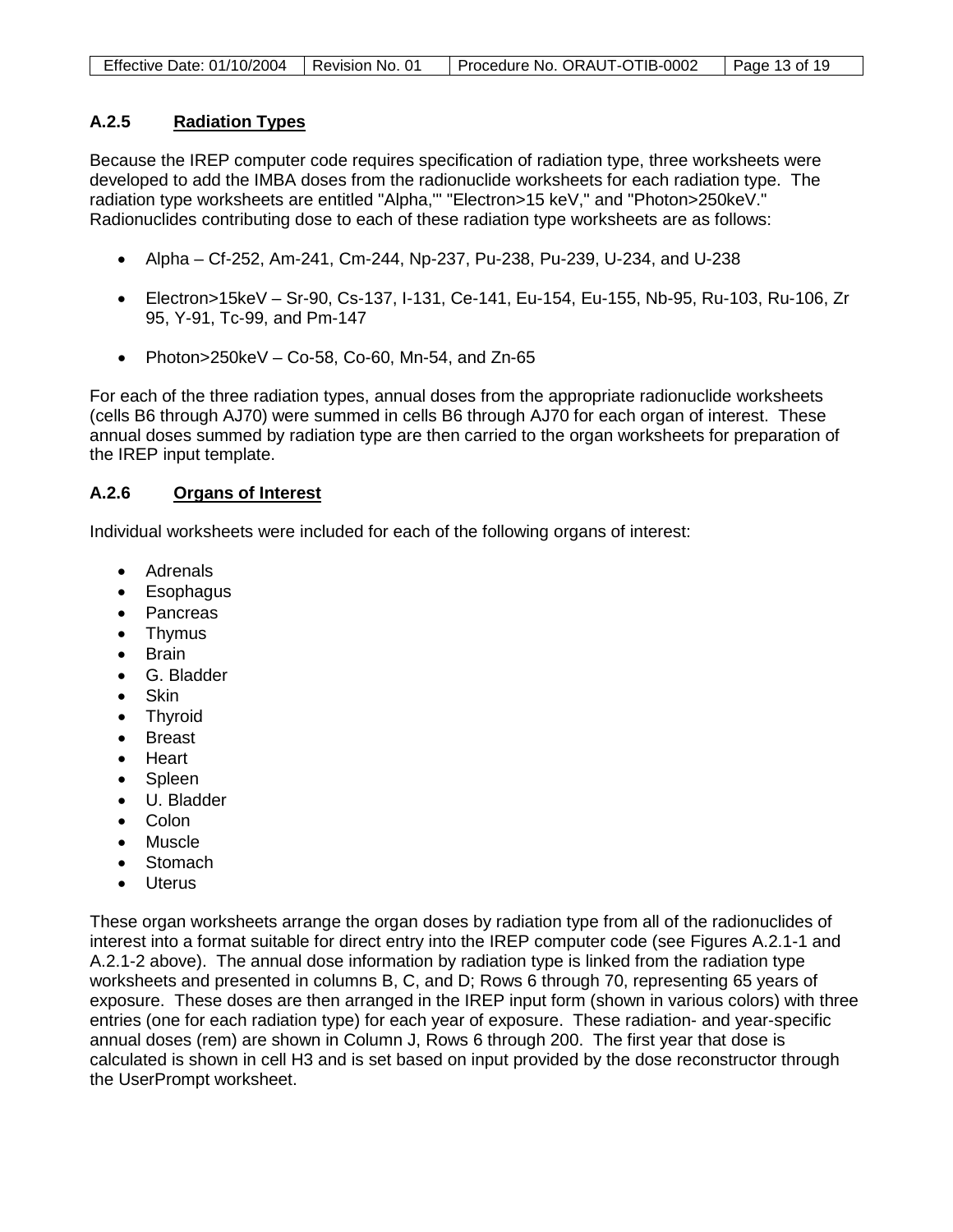| Effective Date: 01/10/2004 | I Revision No. 01 | Procedure No. ORAUT-OTIB-0002 | Page 14 of 19 |
|----------------------------|-------------------|-------------------------------|---------------|

To setup the IREP input data, the dose reconstructor would copy cells F6 through L200 and paste these values into the identical cells in the IREP template. The actual number of yearly doses considered in the probability of causation calculation is set by the reconstructor in the "Number of Exposures" block in the IREP template.

### **A.3 REFERENCES**

Birchall, A, et al, 2003, IMBA Expert™-OCAS Edition software, Version 3.0.48, April.

Birchall, A, James AC, IMBA-NIOSH (Phase 1) software, Version 1.0.42, 2002.

- Birchall, A, James AC, 2003a, IMBA Expert™-OCAS Edition software, Part 3 Split SEEs, Version 3.0.59.
- Birchall, A, James AC, 2003b, IMBA Expert™-OCAS Edition software, Part 3 Split SEEs, Version 3.0.63.
- NIOSH-IREP, 2003, Interactive RadioEpidemiological Program version 5.2.1, National Institute of Occupational Safety and Health, Cincinnati, OH, May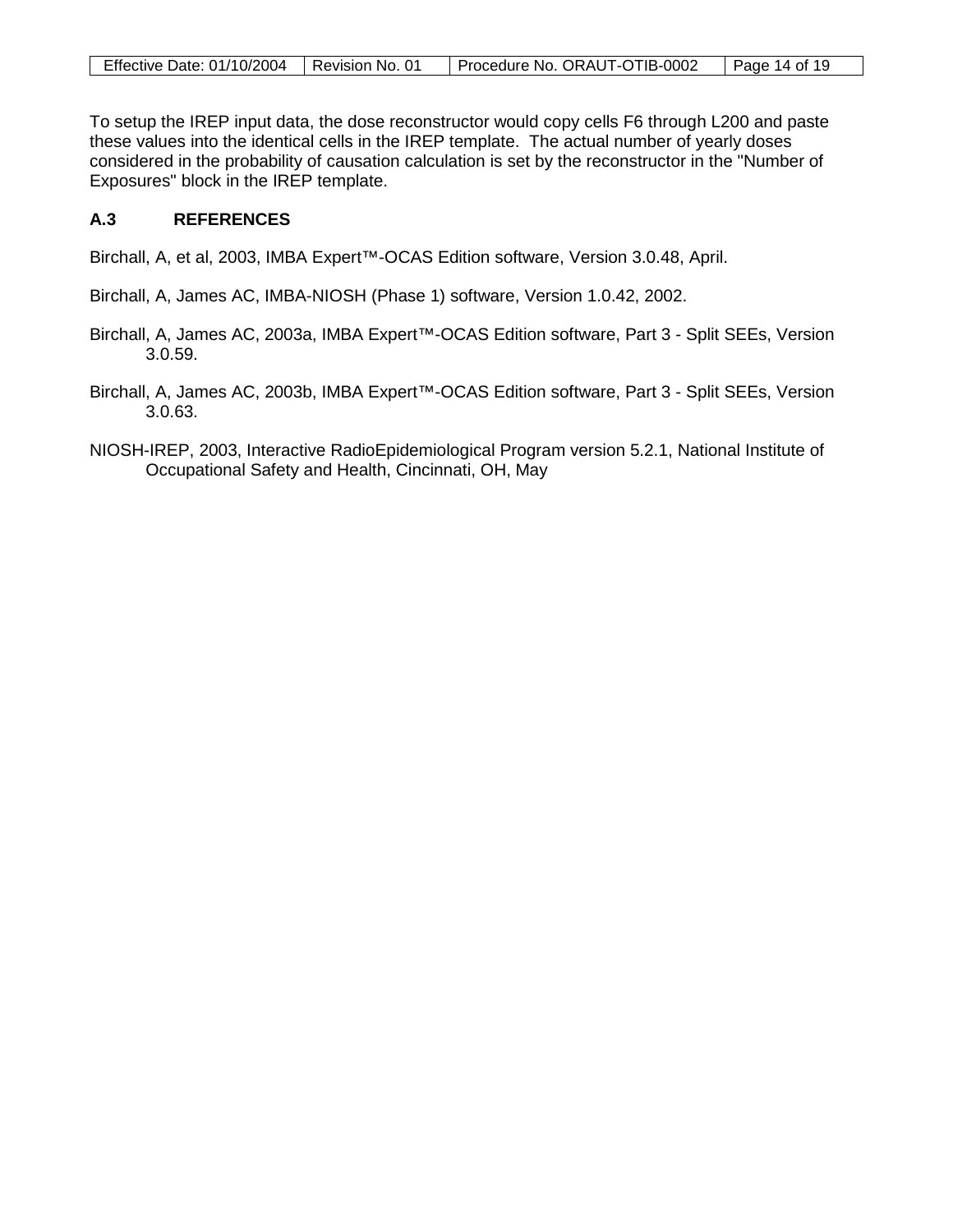| Effective Date: 01/10/2004   Revision No. 01 | Procedure No. ORAUT-OTIB-0002 | $\vert$ Page 15 of 19 |
|----------------------------------------------|-------------------------------|-----------------------|
|                                              |                               |                       |

# **ATTACHMENT B**

# **Using Maximum Internal Dose Estimates from Technical Information Bulletin 0002 for Hanford Claims from 1953 Forward**

#### **B.1 PURPOSE**

The purpose of this attachment is to provide the basis for applying the assumptions, conditions, and results of ORAUT-OTIB-0002 to claims resulting from Hanford employment prior to 1970.

# **B.2 BACKGROUND**

ORAUT-OTIB-0002 assigns intakes of a number of radionuclides based on the assumption that intakes resulting in greater than 10% of the Maximum Permissible Body Burden, as defined in ICRP Publication 2 (ICRP 1959) and NBS Handbook 69 (National Bureau of Standards 1959), would not have occurred without being detected by either workplace monitoring or bioassay or both. For sites with reactors, as would apply to Hanford, each claimant is assigned intakes of 28 radionuclides considered representative of potential sources of intake. In situations where more than one isotope might have been available as a potential source of intake the more restrictive isotope was assigned, for instance, <sup>137</sup>Cs for mixtures of <sup>134</sup>Cs and <sup>137</sup>Cs, and <sup>90</sup>Sr for mixtures of <sup>89</sup>Sr and <sup>90</sup>Sr. The intakes and resulting doses are considered conservative in that the risk of a worker truly incurring an undetected intake or series of intakes during a career involving all of the listed radionuclides at 10% of the MPBB for each is unlikely.

The justification of extending ORAUT-OTIB-0002 to Hanford for hire dates earlier than 1970 requires an understanding the status of the radiation protection program for the earlier years.

#### **B.2.1 Brief Description of the Radiation Protection Program at Hanford**

Until 1965, there was one operating contractor at Hanford and therefore one radiation protection program. Herbert M. Parker, manager of the Health Instrumentation Division, and later manager of Hanford Laboratories, was the guiding force for radiation protection at Hanford in the 1940s and 1950s. Dr. Parker was a leader in the field of health physics who pushed hard for continuously improving the science and the practice of health physics at Hanford and in the United States as a whole. Although managing radiation protection in general, Dr. Parker's expertise was dosimetry, both external and internal. For example, Dr. Parker was a member of the NCRP subcommittee that developed the first set of Maximum Permissible Body Burdens (MPBBs) and Maximum Permissible Concentrations (MPCs).

Jack Healy led developments in bioassay and internal dosimetry during this same time. Dr. Healy was also one of the foremost experts and leaders in these disciplines. For example, Dr. Healy was a member of the NCRP subcommittee that developed the second set of MPBBs and MPCs.

Because of these men and others, radiation protection was a major concern at Hanford right from the start. Considerable research was conducted throughout most of Hanford's history toward improving survey instruments, effluent cleanup mechanisms, monitoring instrumentation, workplace air sampling practices, and toward understanding the biokinetics associated with intakes of radionuclides. Some of these developments are described in Parker's 1948 article in *Advances in Biological and Medical Physics*, "Health-Physics Instrumentation and Radiation Protection" *(*Parker 1948), and in his 1955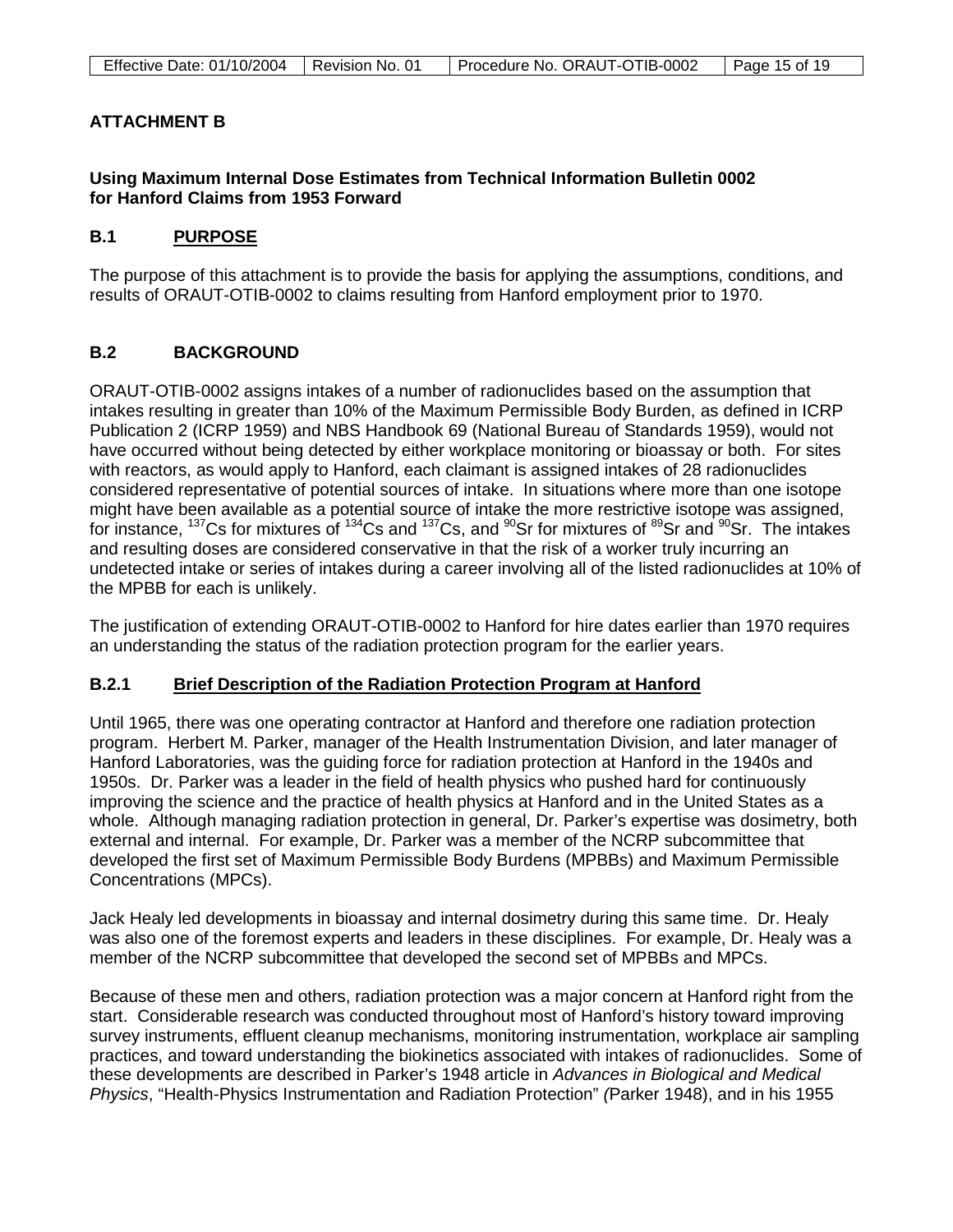article in *Radiology*, "Radiation Protection in the Atomic Energy Industry, a Ten-Year Review" (Parker 1955)*.*

Nevertheless, the science and practice of monitoring for intakes of plutonium, uranium, and mixed fission and activation products were still in their infancy in the 1940s. Knowledge and skills associated with routine bioassay for plutonium and uranium were rapidly being developed and improved, and the scope of monitored workers was expanding. Limits were based on tolerance doses and tolerance air concentrations, which were forerunners of the MPBB and MPC concepts. But the tolerance doses were high by today's standards: for instance, the external dose limit at Hanford was 0.1 rep per day and later was revised to 0.3 rep per week [a rep was a radiation equivalent physical, defined as 83 erg/g energy deposition in tissue and later redefined as 93 ergs/g]. The internal dose limit for alpha-emitters was 0.01 rep per day (Cantril 1945). [Assuming a quality factor of 20, 0.01 rep approximately equates to 200 mrem per day.] Additionally the science of calculating intake or air concentration limits based on a limiting dose rate to a "significant organ" was based on very little biokinetic knowledge for radionuclides of concern associated with the Manhattan Project.

Consequently, applying the default intakes from ORAUT- OTIB-0002 to the earliest years at Hanford is not recommended.

### **B.2.2 Air Monitoring**

Air concentration limits at Hanford followed national guidance, and because of Drs. Parker and Healy's involvement in setting national guidance, changes would have been implemented promptly, if not actually predating the publication of the guidance. For example, in a 1949 letter from C. M. Patterson of the Hanford Health Instrument Division to Lauriston S. Taylor of the National Bureau of Standards, in response to a request from Dr. Taylor, Dr. Patterson replied, [examples from the letter] "The permissible tolerances used at Hanford Works are as follows: . . . internal emitter limits – 0.3 rep per week to the significant organ or *whatever the National Committee on Radiation Protection recommends* [italics not in original letter]." The italicized phrase was used in several places. And for drinking water, "mixed fission products  $-0.1$  µc/liter – to be changed when new figure provided by K.Z. Morgan's Subcommittee." (Patterson 1949) Dr. Morgan's subcommittee was the NCRP Subcommittee on Permissible Internal Dose, of which Dr. Parker was a member, and which eventually produced the MPCs published in NBS Handbooks 52 and 69.

Table B-1 compares the MPBBs and MPCs of key radionuclides provided as national guidance in 1953 (NBS Handbook 52) and 1959 (NBS Handbook 69). This table is instructive because the MPBBs used in ORAUT-OTIB-0002 are directly linked to MPCs in NBS Handbook 69, and hence, to air concentration limits at Hanford from circa 1959. However, if one wishes to look back beyond 1959, the table shows what the MPCs were starting in 1953 and how those values compared to 1959 values.

Air monitoring at Hanford was based on gross alpha and gross beta measurements corrected for radon progeny. The beta MPC used at Hanford since on or before 1953 was based on the MPC for  $90$ Sr in the handbook applicable at the time. Because, as shown in Table B-1, the MPC for  $90$ Sr actually increased between 1953 and 1959, using the MPBBs from the 1959 document is applicable and conservative for the 1953-1959 period. Similarly the alpha MPC at Hanford was  $2 \times 10^{-12}$  µCi/ml, based on <sup>239</sup>Pu, which was unchanged from 1953. Areas with air concentrations exceeding either MPC were labeled as airborne contamination areas and required respiratory protection. So although the MPCs varied somewhat for the other radionuclides between 1953 and 1959, the  $^{90}$ Sr and  $^{239}$ Pu MPCs were always more limiting. Furthermore, these MPC values for  $90$ Sr and  $^{239}$ Pu (and hence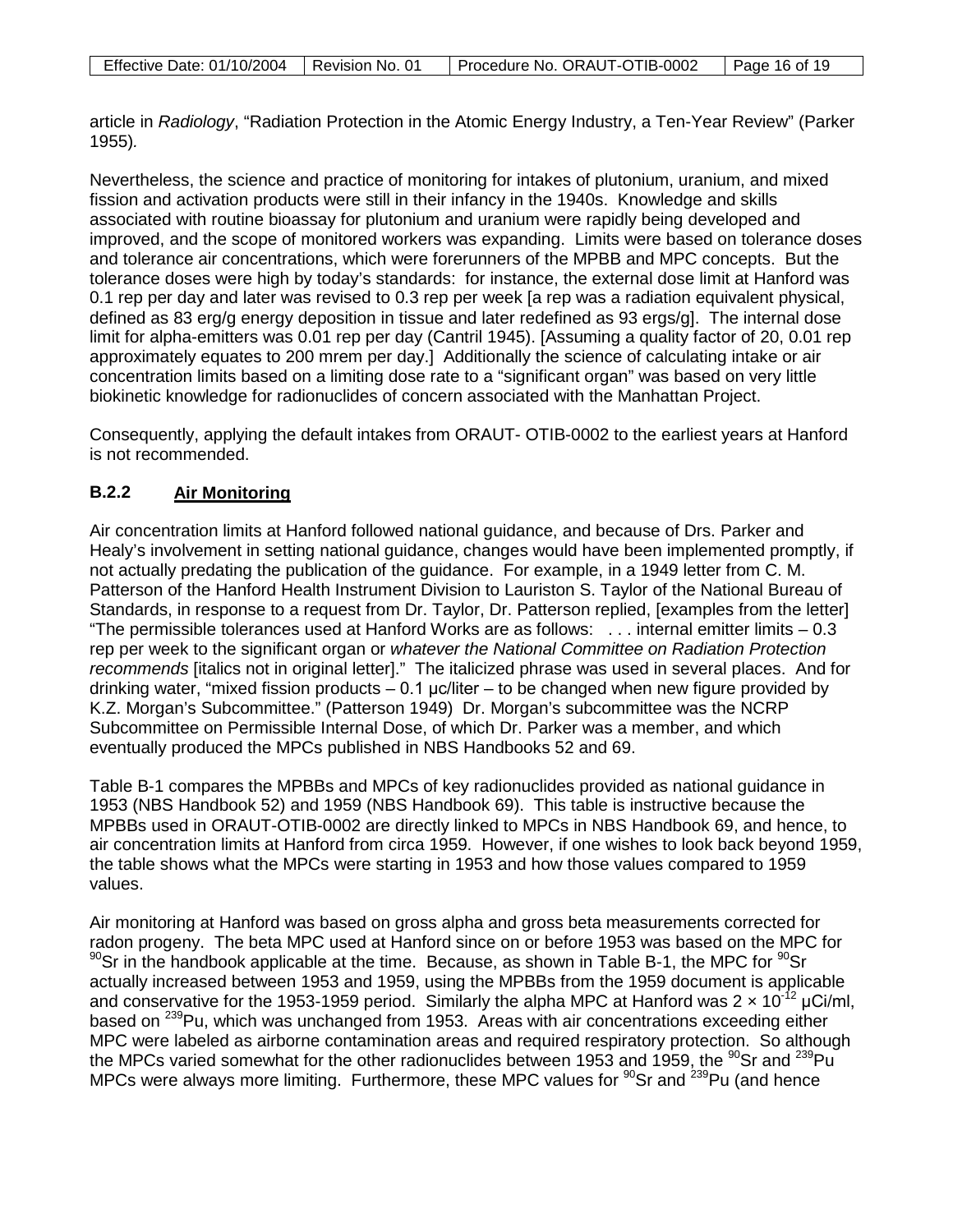|                     | <b>MPBB</b> (nCi) |             | MPC air (µCi/ml)      |                     |
|---------------------|-------------------|-------------|-----------------------|---------------------|
| Radionuclide        | Handbook 52       | Handbook 69 | Handbook 52           | Handbook 69         |
| Pu-239 soluble      | 40                | 40          | $2 \times 10^{-12}$   | $2 \times 10^{-12}$ |
| Pu-239 insol.       | 8                 | <b>NA</b>   | $2 \times 10^{-12}$   | $4 \times 10^{-11}$ |
| U nat soluble       | 200               | 5           | $1.7 \times 10^{-11}$ | $7x10^{-11}$        |
| U-238 soluble $(a)$ |                   | 5           |                       | $7 \times 10^{-11}$ |
| U nat insol.        | 9                 |             | $1.7 \times 10^{-11}$ | $6 \times 10^{-11}$ |
| U-238 insol.        |                   | <b>NA</b>   |                       | $1 \times 10^{-10}$ |
| Am-241              | 56                | 50          | $3 \times 10^{-11}$   | $6 \times 10^{-12}$ |
| <b>Sr-90</b>        | 1,000             | 2000        | $2 \times 10^{-10}$   | $3 \times 10^{-10}$ |
| Cs-137              | 90,000            | 30,000      | $2 \times 10^{-7}$    | $6 \times 10^{-8}$  |
| Ce-144              | 5,000             | 5,000       | $7 \times 10^{-9}$    | $1 \times 10^{-8}$  |
| $I - 131$           | 300               | 700         | $3 \times 10^{-9}$    | $9 \times 10^{-9}$  |
| $Co-60$             | 3,000             | 10,000      | $1 \times 10^{-6}$    | $3 \times 10^{-7}$  |
| Ru-106              | 4,000             | 3,000       | $3 \times 10^{-8}$    | $8 \times 10^{-8}$  |
| $Y-91$              | 15,000            | 5,000       | $4 \times 10^{-8}$    | $4 \times 10^{-8}$  |

Table B-1. Comparison of MPBBs and Air MPCs between NBS Handbooks 52 and 69.

gross alpha and gross beta measurements on air samples) were continued via AEC Manual Chapter 0524 and DOE Order 5480.11 into the 1980s.

The point of this discussion is that the MPBB values used for ORAUT-OTIB-0002 were directly linked to the air monitoring program at Hanford since 1953, and that the air concentration limits and response to exposures potentially exceeding the limits were consistent from 1953 through to, at least, 1989.

### **B.2.3 Bioassay Monitoring**

Another key consideration in monitoring for intakes is the bioassay program. The plutonium bioassay program was well established and had years of operating experience at Hanford by 1953 (Bihl, 2003). In fact the plutonium urinalysis methodology changed little from March 1953 through September 1983, and the MDA was 0.05 dpm/24-hr sample. For type M plutonium, this MDA translates to a possible missed intake at 365 days post intake of 5.8 nCi total plutonium alpha compared to the ORAUT-OTIB-0002 assumed intake of 160 nCi plutonium alpha. In addition the sensitivity of the program improved throughout the period due to increased use of fecal samples in response to potential intake incidents.

Uranium bioassay (elemental analysis) was also well established by 1953 and was stable through about 1969 with an MDA of 4 μg/L. For type M recycled uranium, this MDA corresponds to a possible missed intake at 180 days post intake (sampling was conducted monthly for awhile and semiannually part of the time [Wilson 1987]) of 78 nCi total uranium alpha compared to the ORAUT-OTIB 0002 assumed intakes of 55 nCi type F uranium for non-uranium facilities and 5500 nCi for uranium facilities. For type F recycled uranium, the corresponding possible missed acute intake at 180 days post intake is 163 nCi, but this is equivalent to 179 mg, which greatly exceeds the threshold for permanent renal damage (HPS 1995) and so is an unrealistic estimate. In fact, the 55 nCi intake in ORAUT-OTIB-0002 is overly conservative for type F uranium from the acute toxicity perspective, but most uranium intakes across the DOE complex were chronic. Uranium sampling was usually biweekly or monthly for workers exposed to highly soluble forms of uranium but some sampling was semiannual in the 1960s, and it is not know at this time under what conditions the semiannual sampling was allowed (for instance, it might have been just for workers exposed to insoluble forms of uranium).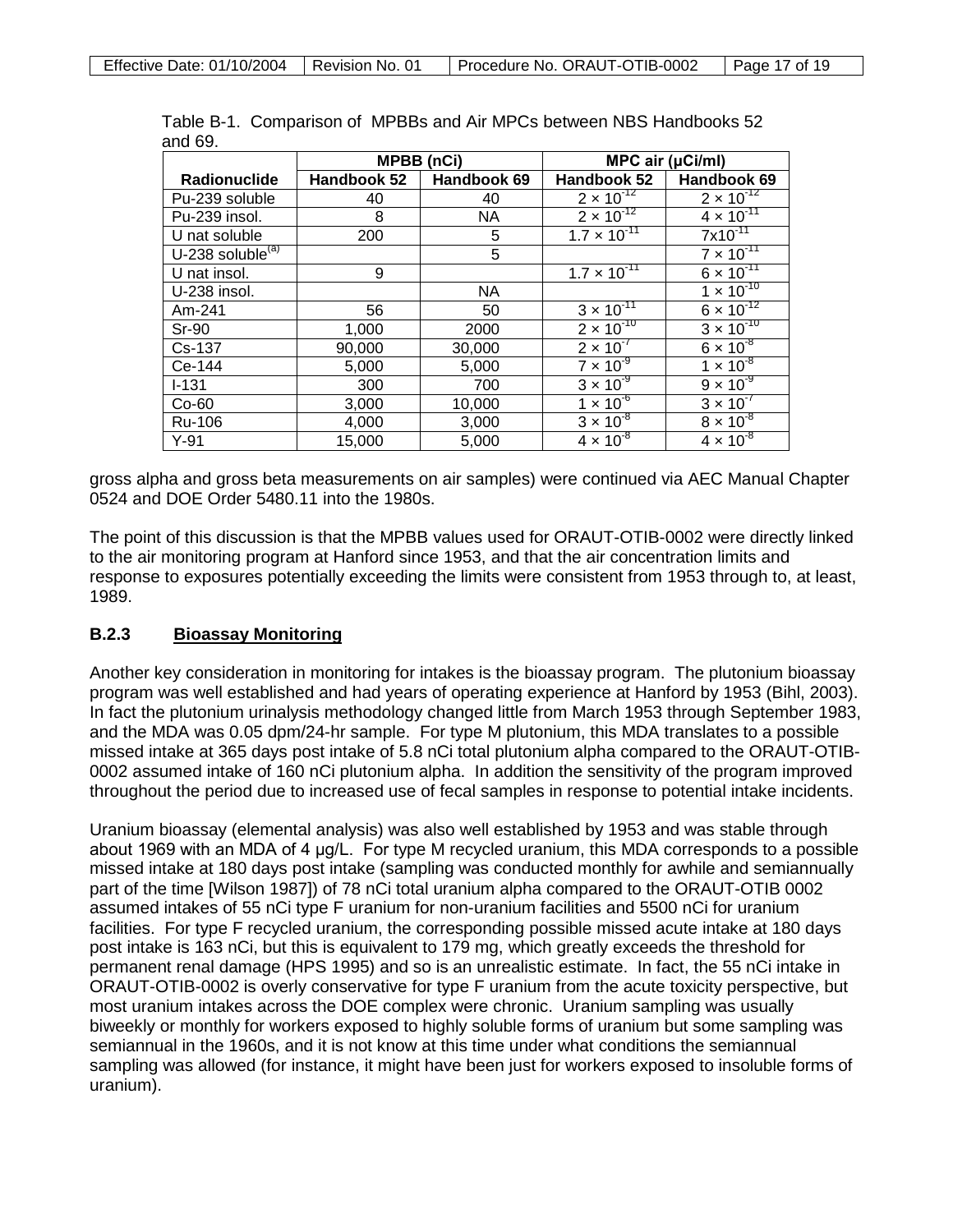| Effective Date: 01/10/2004 | I Revision No. 01 | Procedure No. ORAUT-OTIB-0002 | Page 18 of 19 |
|----------------------------|-------------------|-------------------------------|---------------|

The largest MDA for the mixed fission product urinalysis method was 70 dpm/24-hr sample. When considered as pure type  $F^{90}$ Sr, this MDA corresponds to a possible missed intake at 365 days post intake of 1500 nCi compared to the ORAUT-OTIB-0002 assumed intake of 2,000 nCi. When considered as pure type M 144Ce, this MDA corresponds to a possible missed intake at 365 days post intake of 72,000 nCi compared to the ORAUT-OTIB-0002 assumed intake of 10,000 nCi. This implies that an intake of <sup>144</sup>Ce at 10% of the MPBB would not have been detectable solely by an annual urinalysis. However an acute intake of 10,000 nCi of mixed fission products would have been associated with readily detectable contamination on the worker or in the air. For instance, breathing air at the beta concentration limit,  $3 \times 10^{-10}$  µCi/ml, for a week would have resulted in an intake of 14 nCi. Allowing for a factor of 100 for possible non-representativeness of the air sample versus the air breathed by the worker still indicates that a 10,000-nCi intake would have been detected and resulted in prompt bioassay.

The mixed fission product urinalysis did not detect intakes of isotopes of cesium or ruthenium or most activation products; however, these radionuclides are factored into the ORAUT-OTIB-0002 default intakes.

### **B.2.4 Other Considerations**

A final consideration is how successful were the various monitoring programs at discovering and documenting intakes. In 1955 Parker reported in *Radiology* on the status of and improvements in radiation protection at Hanford for the preceding 10 years (Parker 1955). Included in this journal article was a table showing the number of internal depositions per year for 3 equal parts of the 10-year period as follows: "positive cases per year, early period – 0; middle period --1; recent period – 30," the recent period being about 1952-54. This statistic implies that either there were more workers being exposed in the latter period or detection capabilities had improved. The truth is probably both, but the point Parker was making was that the ability to detect and confirm intakes had improved considerably from 1944 to 1952. Since sometime prior to 1965 there was a policy that intakes leading to a body burden exceeding 5% of the MPBB were recorded in the worker's radiation exposure file. Usually any indication of a possible intake was recorded along with the analysis leading to the 5% recording decision. Intakes well below the 5% criterion are listed in the records back to the 1950s. These points - the improved capabilities of detection and the 5% MPBB policy - are not conclusive of themselves, but lend credence to the strength of the radiation protection programs by the early 1950s and the likelihood that intakes exceeding 10% of the MPBB would not have been missed.

# **B.3 CONCLUSION**

- Air concentration limits of  $3 \times 10^{-10}$  µCi/ml total beta activity and  $2 \times 10^{-12}$  µCi.ml total alpha activity were based on the same MPBBs used by ORAUT-OTIB-0002 and were in use at least since 1953. These afforded adequate protection from acute intakes.
- Routine bioassay from 1953 forward was also adequate for either acute or chronic intakes of plutonium or radiostrontium; was marginal for type M uranium, and would not detect an intake corresponding to 10% MPBB for type M<sup>144</sup>Ce if the intake occurred 365 days prior to the bioassay. However, an intake of 10,000 nCi of <sup>144</sup>Ce would have been associated with a large contamination incident and would have resulted in prompt bioassay. Same with large intakes of <sup>141</sup>Ce, if someone had exposure to short-cooled fuel.
- Records show that prior to about 1952 few intakes were being discovered or at least confirmed, but the radiation protection program showed a large increase in detections in about